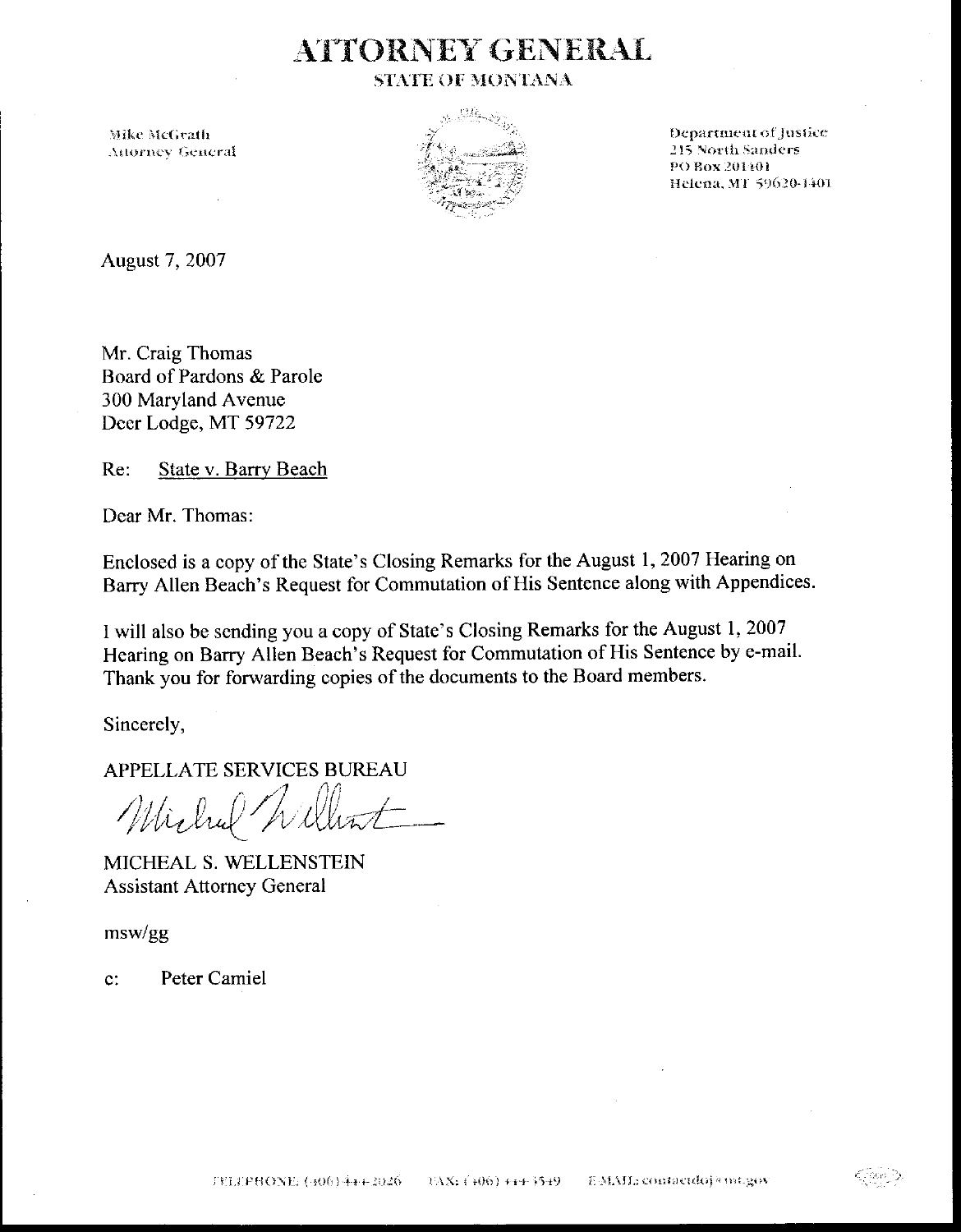# STATE'S CLOSING REMARKS FOR THE AUGUST 1, 2OO7 HEARING ON BARRY ALLAN BEACH'S REQUEST FOR COMMUTATION OF HIS SENTENCE

Dated August 7,2007

 $\mathbf{1}$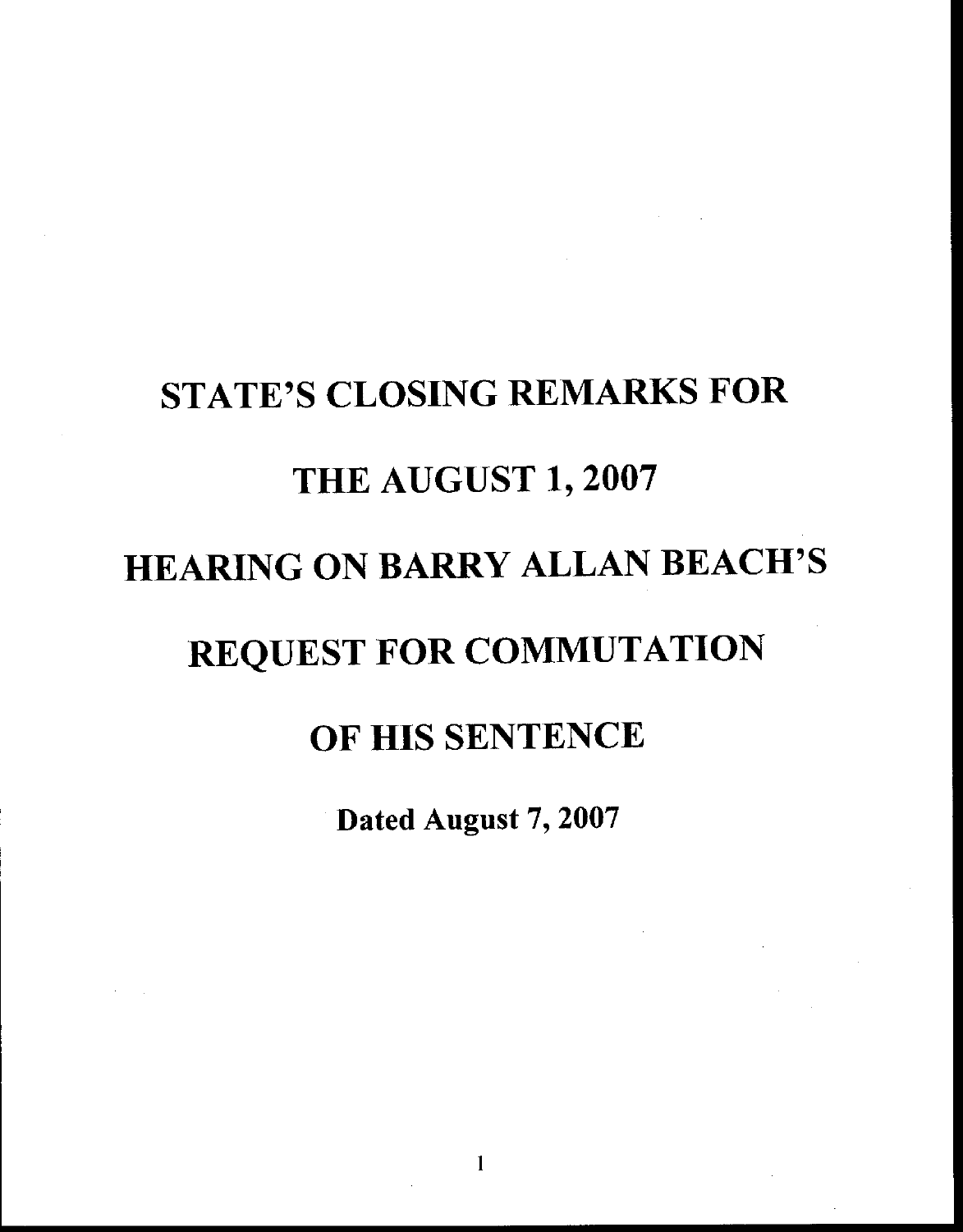At the outset of the August 1,2007 hearing, the Board announced the sole issue in front it was whether Barry Beach received a fair sentence. Beach paraded a number of witnesses in front of the Board, but most ignored the Board's directive and never addressed the issue in question. Rather than addressing the faimess of Beach's sentence, Beach's supporters, in one way or another, proclaimed that he should be released because they believe he is innocent. Such a belief is based on their blind acceptance of Centurion Ministries' version of the events and one that ignores Beach's confession, the jury's guilty verdict, and the decisions of the Montana Supreme Court and federal courts that have reviewed and upheld the validity of Beach's confession and rejected his claim that he is actually innocent.

The issue of whether Beach received a fair sentence was addressed by Beach himself at the prior clemency hearing. The Board specifically asked him if he thought the sentence was unfair for the person who committed the offense, and Beach answered the sentence was not unfair. (Beach's testimony at 110-11, attached as Appendix [App.]. A.) This was a dramatic moment in the prior hearing since it clearly was the one question Centurion Ministries had not prepared Beach to answer. Bcach answered the simple question that Centurion Ministries and his suppofters would not. Beach's testimony that the sentence was fair silences the calls from Centurion Ministries and his supporters that he is entitled to a commutation of his sentence, and in large part made the latest hearing unnecessary.

 $\overline{2}$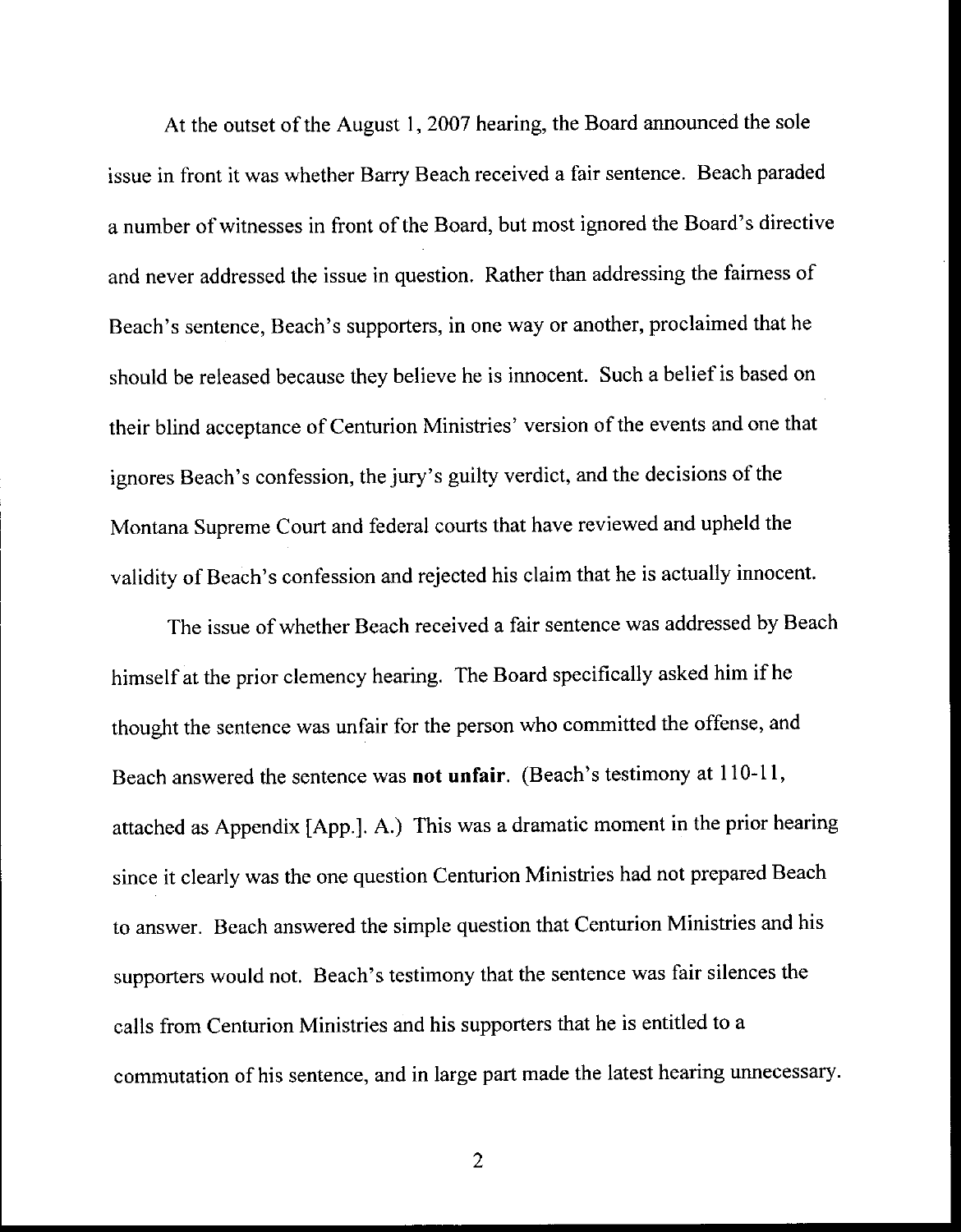Montana's sentencing scheme is founded upon judicial discretion. Integral to that discretion, Montana sentencing courts have broad authority to restrict parole eligibility. State v. Blake, 274 Mont. 349, 908 P.2d 676, 677 (1995). Generally, for many years, Montana sentencing courts have exercised their discretion and restricted parole eligibility. See, e.g. State v. Ayers, 2003 MT 114,  $\P$  1, 315 Mont. 395, 68 P.3d 768; State v. Ford, 2001 MT 230,1[6,306 Mont. 517,39 P.3d 108; State v. Swan, 2000 MT 246,  $\P$  14, 301 Mont. 439, 10 P.3d 102; State v. Christianson, 1999 MT 156, 119, 30-41, 295 Mont. 100, 983 P.2d 909; State v. Race, 285 Mont. 177, 946 P.2d 641 (1997); State v. Blake, 274 Mont. 349, 908 P.2d 676, 677 (1995); State v. Aills, 250 Mont. 533, 534, 822 P.2d 87, 88 (1991); State v. Heit, 242 Mont. 488, 491, 493-94, 791 P.2d 1379, 1381, 1383-84 (1990) State v. Van Dyken, 242 Mont. 415, 424, 791 P.2d 1350, 1355 (1990); State v. Keefe, 232 Mont. 258, 259, 759 P.2d 128, 129 (1988); State v. Johnson, 233 Mont. 473, 474, 760 P.2d 760 (1988).

In his pursuit of the commutation of his sentence, Beach would like this Board to ignore the Board's discretion given to the sentencing court, and the fact that his lawfully imposed sentence has been reviewed and upheld by the Montana Supreme Court and the Sentence Review Division.

In rejecting Beach's claim that his sentence violated Mont. Const. art II,  $\S 28$ and Mont. Code Ann. § 46-18-401, the Montana Supreme Court stated: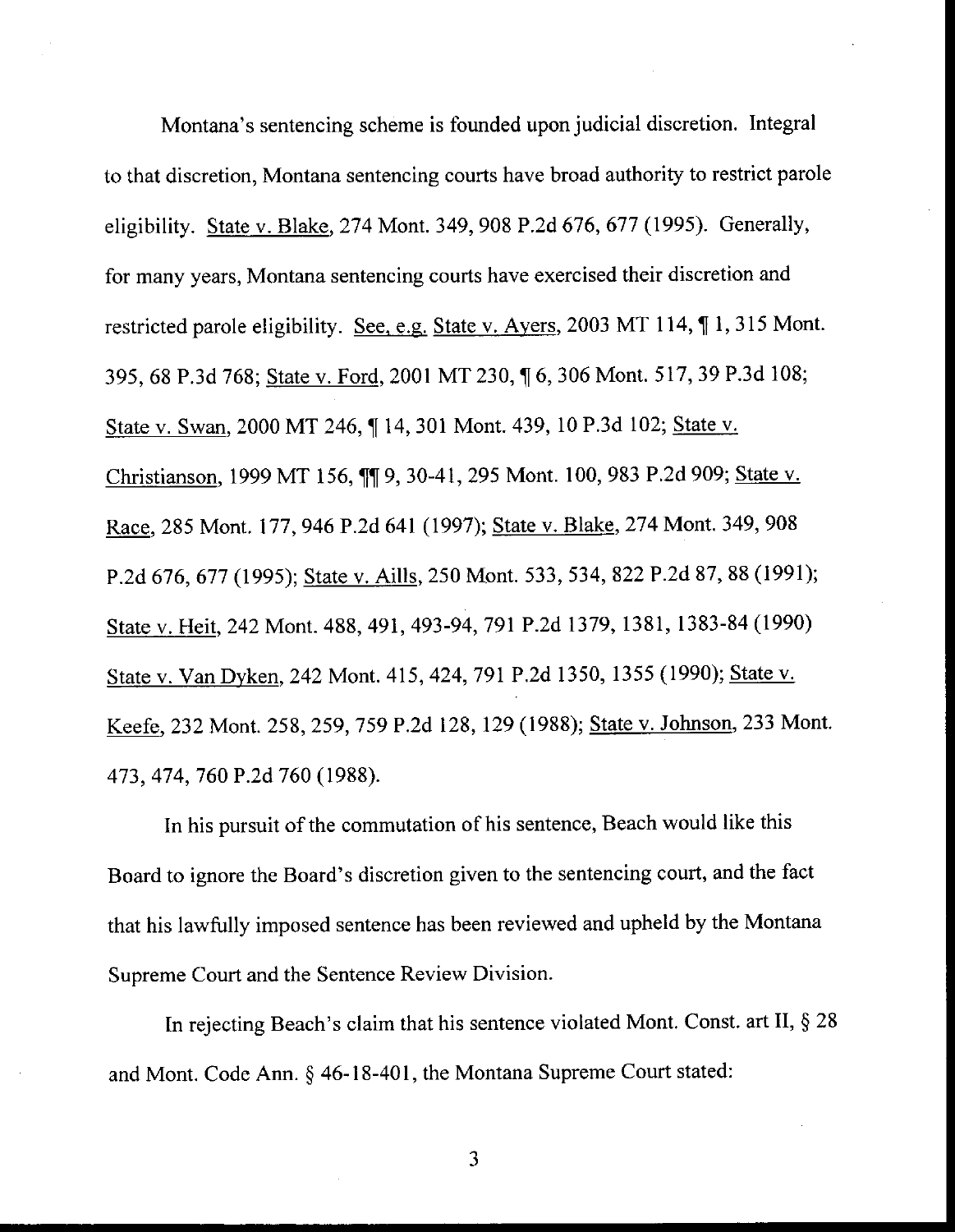[D]efendant argues that this [his sentence] is violative of Article II, section 28 of the Montana Constitution, which requires that "laws for the punishment of crime shall be founded on the principles of prevention and reformation," and section 46-18-101, MCA, which provides that the policy behind sentencing is the rehabilitation, if possible, of convicts. In the defendant's mind, his sentence was not based on any principle of prevention, reformation, or rehabilitation, and [was] thus an abuse of discretion by the District Court.

We find no merit in defendant's argument. First, Article II, section 28, Mont. Const. allows a district court in its discretion to base a sentence upon the principle of prevention of future crimes. This includes the power to remove a person from society, as the District Court found necessary here.

Secondly, the District Court's sentence was within the permissible statutory range, and, in the absence of clear abuse of discretion is properly reviewed by the Sentence Review Division. There was no clear abuse of discretion in this case and thus this is a matter for the Sentence Review.

State v. Beach, 217 Mont. 132, 153, 705 P.2d 94, 107 (1985).

Beach followed the Montana Supreme Court's sentence review suggestion, and filed an application for sentence review in 1985. The Montana Supreme Court's Sentence Review Division is the judicial forum that reviews whether the sentences are inequitable or unfair. See State v. Dahms, 252 Mont. 1, 13, 825 P.2d 1214, 1221, 124 (1992); State v. Evans, 247 Mont. 218, 231, 806 P.2d 512, 520 (1991); State v. Metz, 184 Mont. 533, 535, 604 P.2d 102, 104 (1979.) At his sentence review hearing, Beach was represented by attorney Dick Carstensen. The three district court judges on Beach's sentence review panel unanimously decided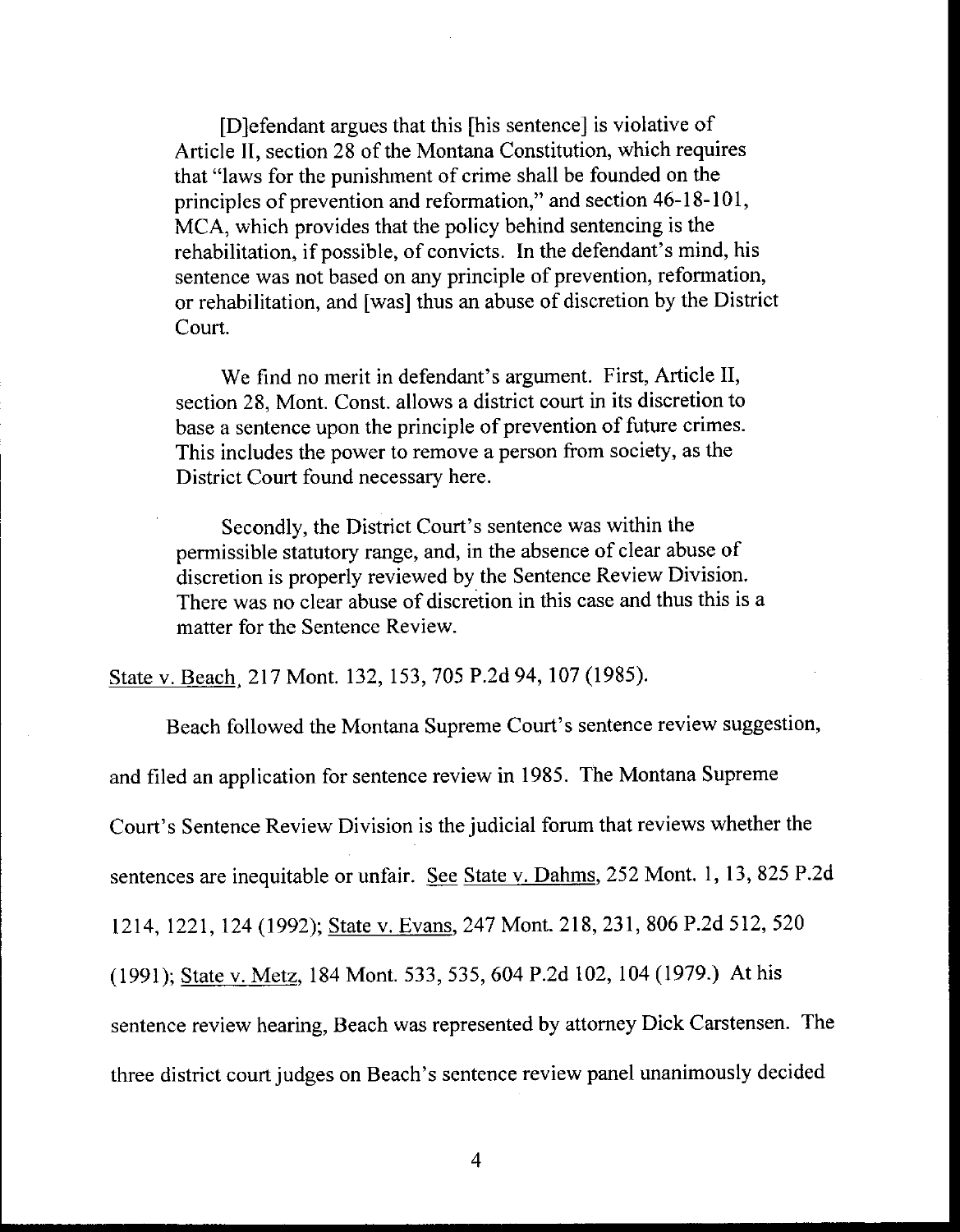not to change the original sentence given to Beach by District Court Judge James Sorte. (Sentence Review Decision attached as App. B.) The Sentence Review's decision further erodes any basis for Beach's claim that he is entitled to a commutation of his sentence because his sentence was unfair.

At the latest hearing, Beach acknowledged that he previously told this Board that his 100 year sentence was fair, but this time, Beach stated the parole restriction was not fair and "uncommon" compared to the sentences received by other defendants. The issue of whether Beach's parole restriction is fair has been resolved by the Sentence Review Division when it decided not to change Beach's sentence, and this Board should abide by that Sentence Review Division's decision. Moreover, Beach's contention that his parole restriction is unfair because other murderers, similar in age to himself, have not received such a restriction is not compelling because each sentence is based on the unique facts and circumstances surrounding the offense, the absence or presence of a plea agreement, the presentence investigation report, the presentence investigation report's recommendation, the recommendation of the prosecutor, and the characteristics and propensities of the individual defendants. Accordingly, there will always be a wide range of sentences even for the same offense committed by defendants similar in age, some which may have a parole restriction while others will not.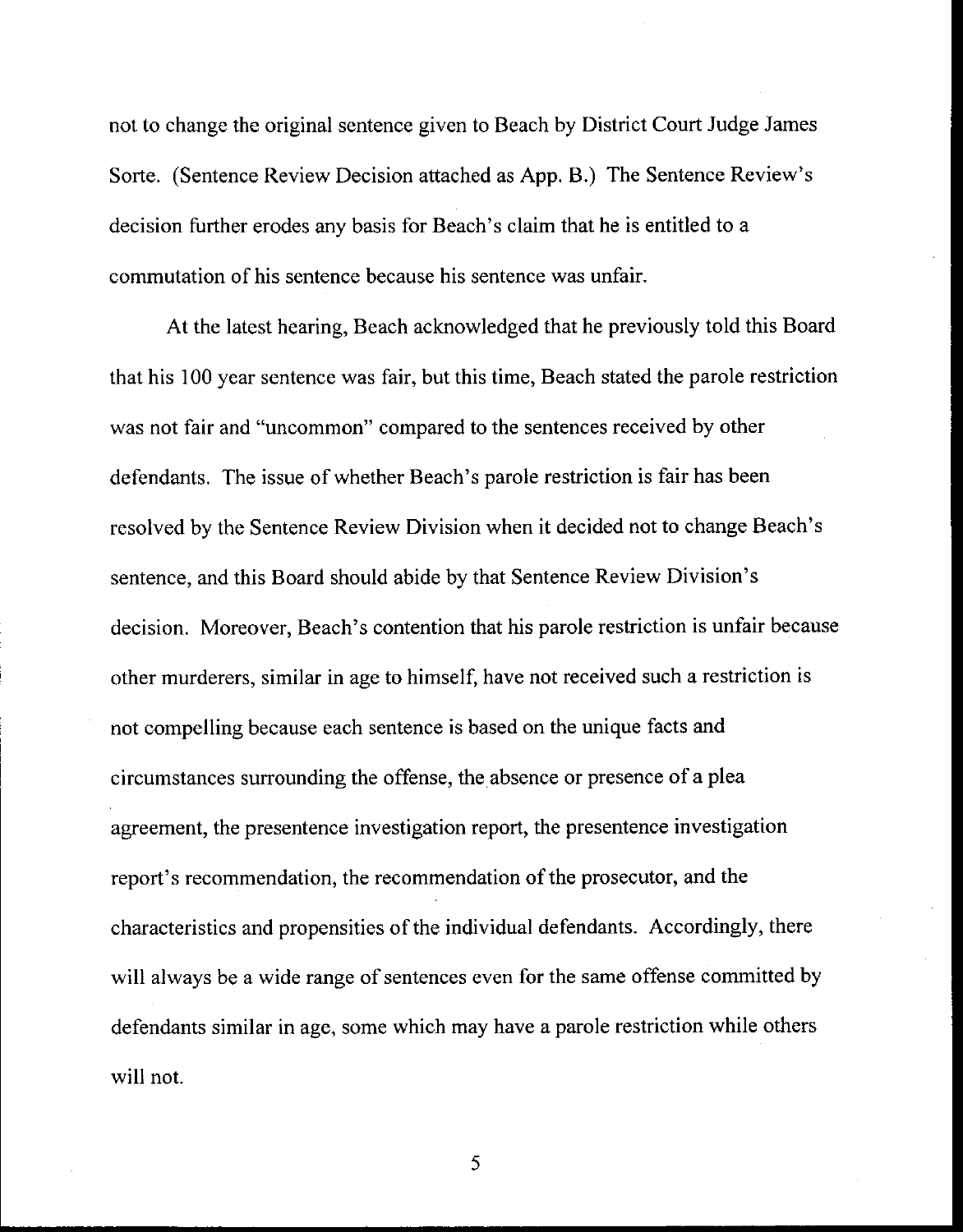While Beach apparently only seeks to have the Board lift the parole restriction from his sentence, Jim McCloskey, from Centurion Ministries, wants the Board to commute Beach's entire sentence to time served and order his immediate release. In attempt to assuage any fear the Board may have about releasing Beach, McCloskey emphasized the Iack of violent crimes and felonies in Beach's criminal record. McCloskey also emphasized that Beach had only l4 prison "write ups," none of which McCloskey viewed as major infractions, and none in the last seven years.

McCloskey has painted a whitewashed version of Beach's character regarding violence. His portrayal of Beach ignores the savage and vicious manner in which Beach killed Kim Nees. Beach bludgeoned Nees to death, hitting her over thirty times. In imposing Beach's sentence, Judge Sorte clearly considered the savage and vicious manner in which Beach killed Nees and that fact should not be overlooked by the Board. (Sentence attached as App. C.) Moreover, in reviewing Beach's character, the Board should not forget that Beach threatened to kill his stepmother after she had him arrested for contributing to delinquency of his stepsister. In addition, Beach's own father, Bob Beach, stated Beach was capable of murder when his mood changes.

McCloskey and Beach's supporters have offered a portrayal of Beach as a model prisoner, who has mastered a number of trades while in prison and is active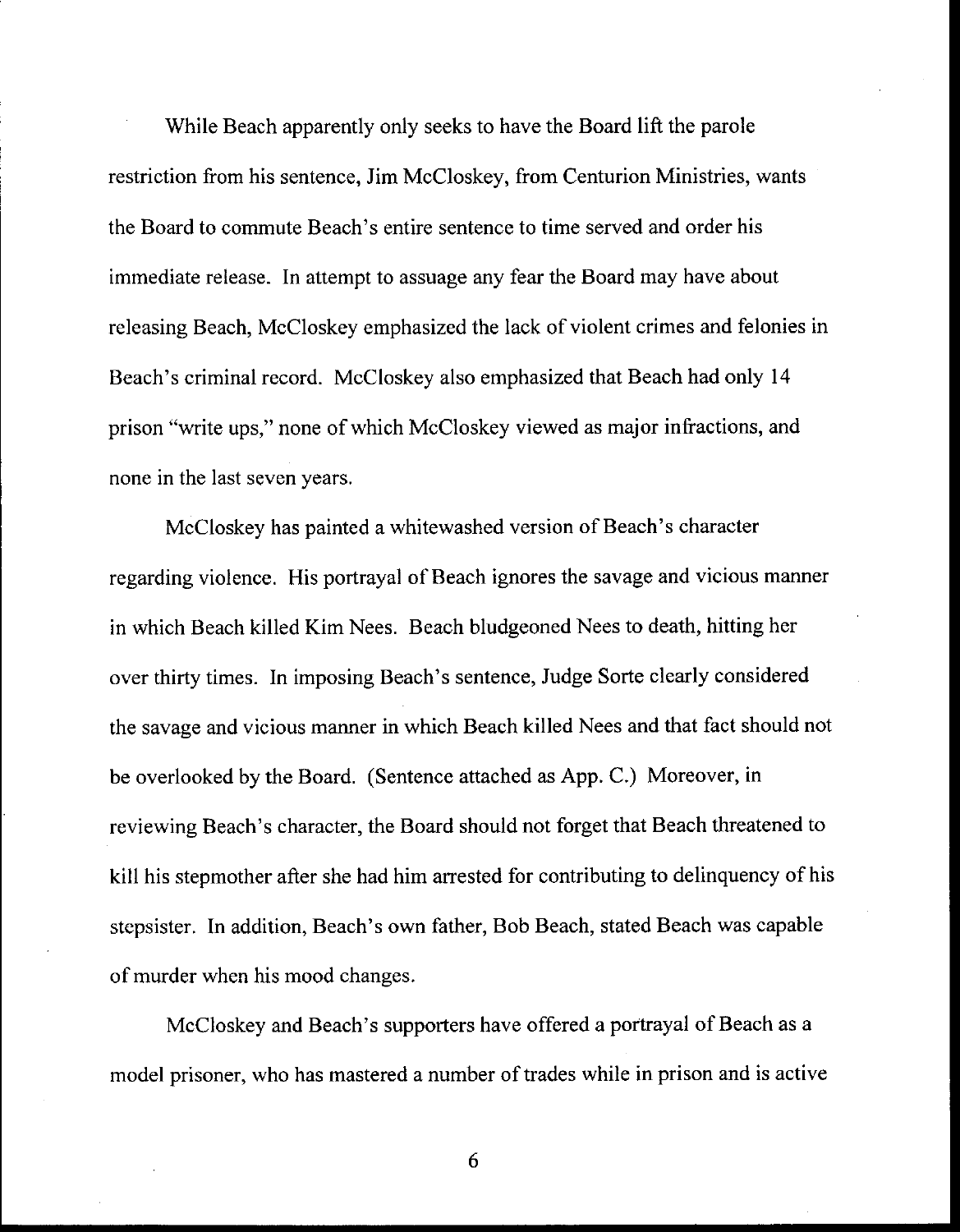in the prison ministry. Beach's prisoner conduct record reveals that Beach has received write ups for a number of prison infractions, including possession of dangerous contraband, disobeying direct orders, conduct which disrupts, sexual misconduct, indirect insolence and fighting. Beach has not had any write-ups for prisoner infractions in the last seven years, but his overall prison record is hardly that of a model prisoner. Interesting enough, Beach's good conduct in prison appears to have coincided with Centurion Ministries involvement with his case, and one has to wonder whether Beach's behavior will deteriorate once Centurion Ministries moves on to its next case at the conclusion of these proceedings.

Corrections Officer Greg Budd was unable to attend the latest hearing, but he has submitted a memorandum for the Board's consideration regarding his experience with Beach at the prison. (Gregg Budd's Memorandum attached as App. D.) Budd has a different view of Beach's character than that espoused by Centurion Ministries and Beach's supporters. Budd has worked for the Department of Corrections for 27 years. He was Beach's unit manager from 2004 and 2007, and has known Beach from the time he has been incarcerated. Budd describes Beach as manipulative and very smooth at conning prison staff. As evidence of his manipulative and conning behavior, Budd notes that Beach has compromised female correctional staff at Montana State Prison and at Crossroads Correctional Center in Shelbv. Beach's actions with the female staff resulted in

 $\overline{7}$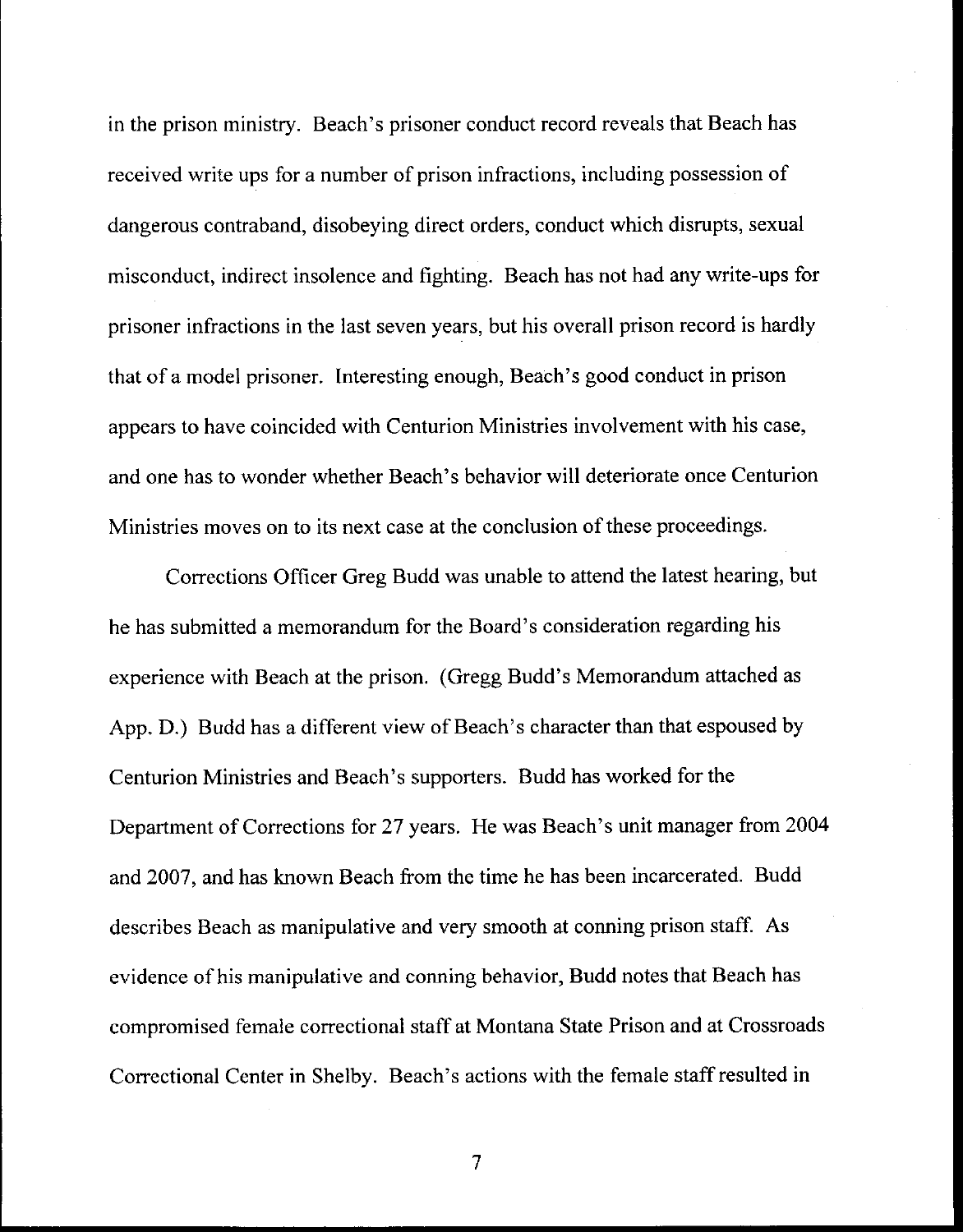the dismissal of the two women. (App. D.) In addition, during a discussion several months ago with Beach conceming his current issues regarding his incarceration and his claim that he is innocent, Budd felt, based on his experience with inmates, that Beach "portrayed and attitude of 'I am getting one over on the state.""  $(App. D.)$ 

While the presumption of innocence is the foundation of our criminal justice system prior to the entry of the jury's verdict, it has no place in a clemency proceeding. The presumption of innocence especially has no place in a clemency proceeding when the convicted person requesting clemency has been afforded every possible avenue of appeal, and when given the opportunity to make a showing of actual innocence in a court of law, wholly failed to do so. Yet, that is what Beach and his supporters base their plea for a commutation of sentence upon--a presumption that Beach is innocent.

The perceived injustice by Beach's supporters is that Beach was coerced into giving a false confession ultimately resulting in the wrongful conviction of an innocent man--a man, who according to his supporters, is a "solid" citizen, devoid of criminal attributes. Centurion Ministries has assured the Board that it is convinced of Beach's innocence. At the August | , 2007 hearing, Jim McCloskey repeated this belief. Beach's supporters' belief in his innocence is no doubt based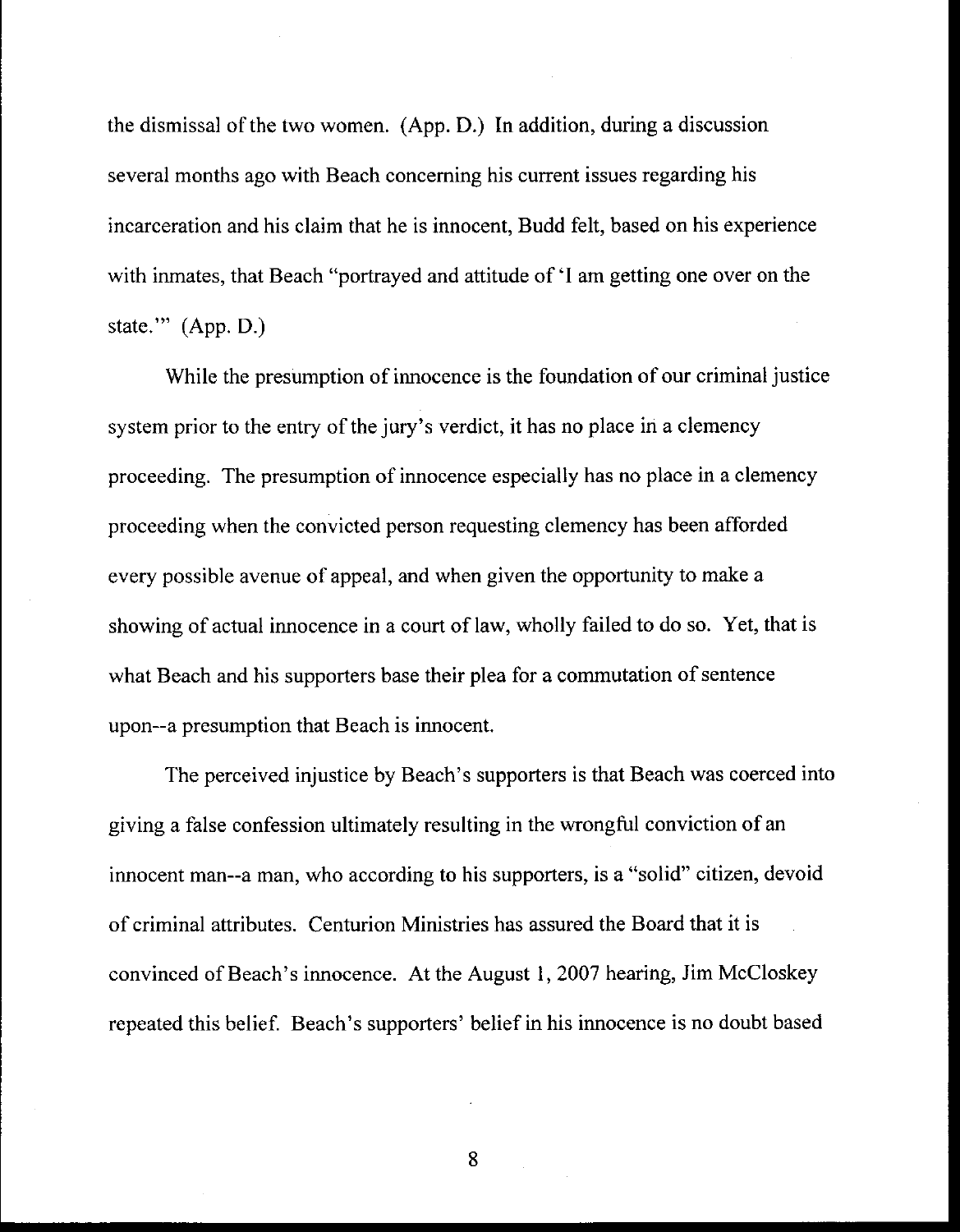largely upon McCloskey's and Centurion Ministries' unfaltering assurance that Beach is innocent and Centurion Ministries' methods of supporting its conclusion.

At what point did Centurion Ministries become sure? Was the sureness based only upon the reading of the trial transcript? Was it based upon the persistence of Beach's mother who years ago claimed to have information to exonerate her son but refused to share that information with law enforcement? Was it based upon Calvin Lester's admittedly untrue claim of being an eyewitness to Kim's murder? Or was it based upon McCloskey's six-hour meeting with Beach in August of 2000? It would be interesting to know, since it has never been disclosed, at what point Centurion Ministries' objectivity gave way to a certainty in Beach's innocence.

What we do know, however, is despite McCloskey's certainty in Beach's innocence, he has been certain of a convicted murderer's innocence before, and he was wrong. As a Washington Post article entitled, "Burden of Proof' by Glen Frankel describes, McCloskey's certainty in Roger Coleman's innocence was somehow misplaced. (Article attached as App. E.) Roger Coleman, who was also a "model" prisoner, was convicted of and executed for the rape and murder of his sister-in-law in Virginia. As the article notes, post-execution DNA testing conclusively proved Roger Coleman's guilt and that McCloskey's belief in his innocence was incorrect. (App. E.)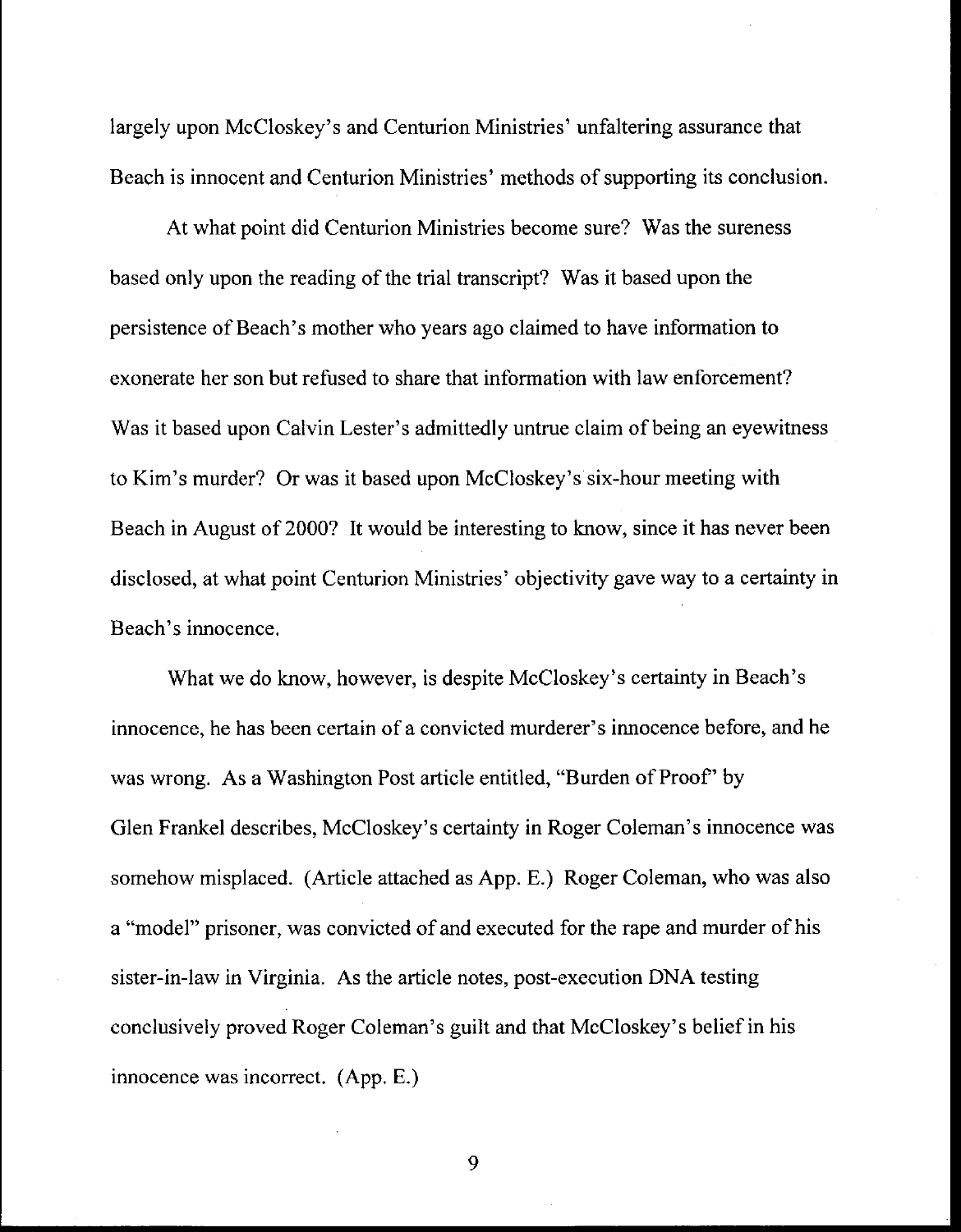The reference to Coleman's case is not meant to discredit the fine work Centurion Ministries has done in other cases, it is only meant to demonstrate the inherent risk in disregarding a jury's verdict, a sentencing court's exercise of discretion and the well-reasoned decisions of the state district court. Montana Supreme Court, federal district court and Ninth Circuit Court of Appeals.

One of Beach's witnesses remarked during his statement that the "system" had failed Beach. To the contrary, the system has bent to the breaking point to accommodate Beach. If the system has failed anyone, then it has failed Kim Nees and her parents Ted and Diane. Even after Beach's conviction, there has been no closure for the Nees family. In one way or the other they have had to relive the murder of their daughter for the last 28 years. In her letter opposing Beach's request for commutation of his sentence, Diane expressed the turmoil to her family caused by "this horrible crime." In her January 25, 2007 letter to the Board opposing Beach's release from prison, Billie Norgaard, Kim's best friend, also clearly expressed the trauma Beach has caused, and continues to cause, to Kim's family and friends.

Everyone who knew Ted Nees, knew that if he were still alive he too would have been opposed to Beach's request for freedom--just as his letter to Judge Sorte stated back at the time of Beach's sentencing. While Richard Hepbum of Centurion Ministries assured the Board that Ted Nees's concem for the safetv of

l0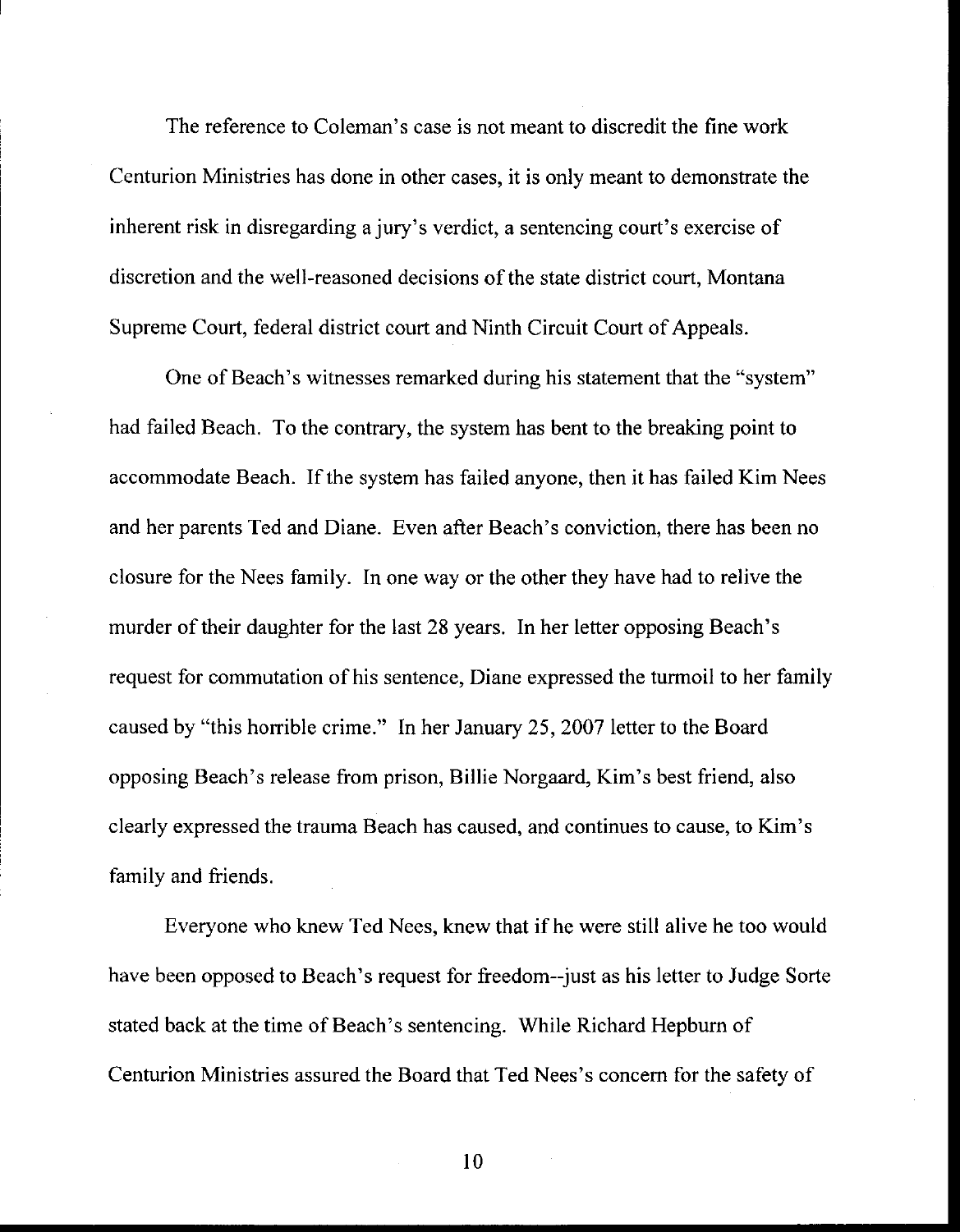his family and the community was not a legitimate one, it was legitimate to Ted Nees when he wrote to Judge Sorte and Hepburn cannot presume to speak on his behalf.

Beach received a fair sentence from Judge Sorte for murdering Kim Nees, and the State respectfully requests that the Board deny his request for commutation of his sentence.

Respectfully submitted this 7th day of August, 2007.

MIKE McGRATH Montana Attomey General 215 North Sanders P.O. Box 201401 Helena, MT 59620-1401

By:

TAMMY K. PLUBELL<br>Assistant Attorney General

By:

MICHEAL S. WELLENSTEIN Assistant Attomey General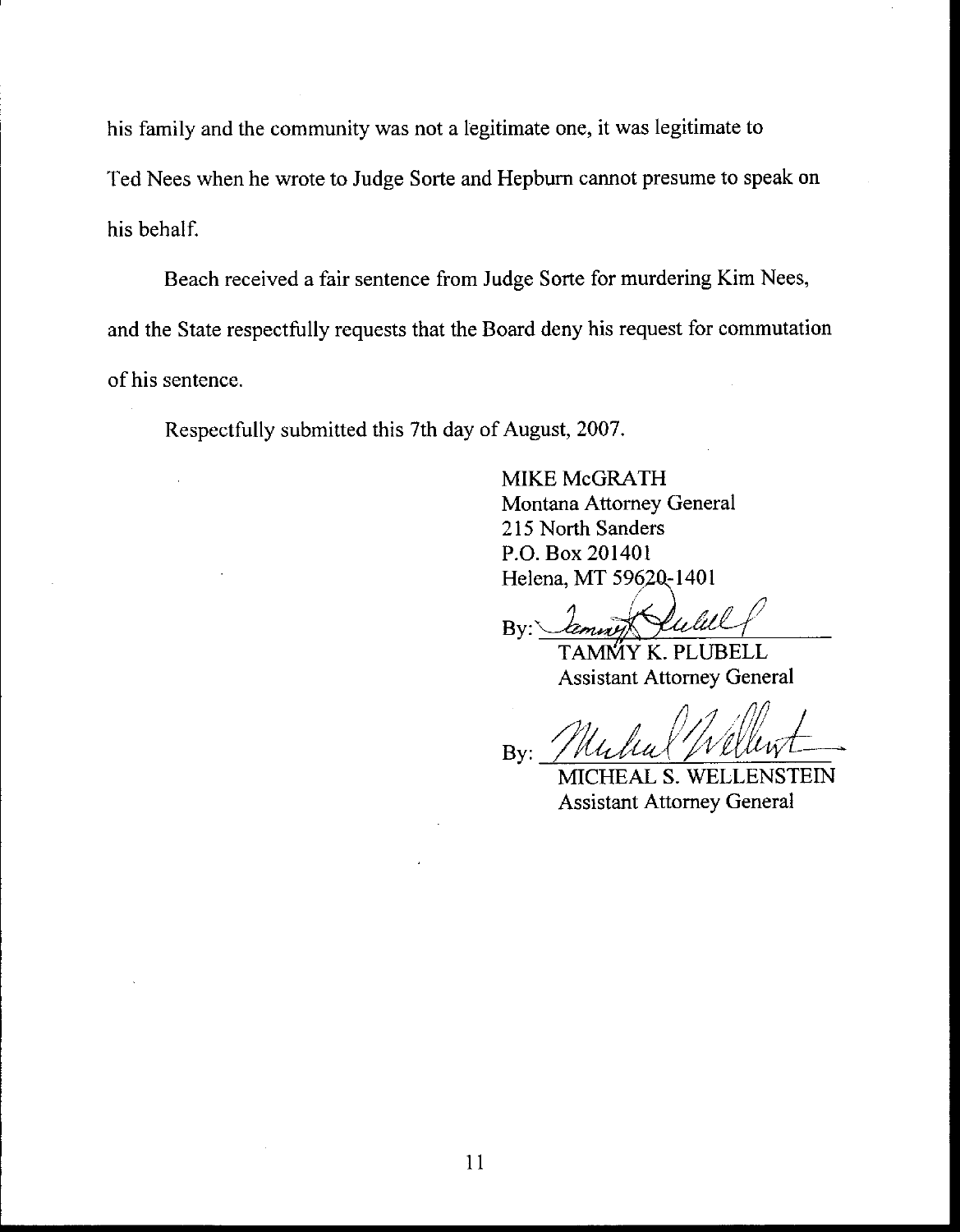#### CERTIFICATE OF SERVICE

I hereby certify that I caused a true and accurate copy of the foregoing

State's Closing Remarks for the August 1,2007 Hearing on Barry Allan Beach's

Request for Commutation of His Sentence to be mailed to:

Mr. Peter Camiel Mair & Camiel, P.S. 710 Cherry Street Seattle, WA 98104

Mr, Craig Thomas (also sent via e-mail) Executive Director Board of Pardons & Parole 300 Maryland Avenue

Deer Lodge, MT 59722<br>August 7, 2007 Michael Millimt DATED: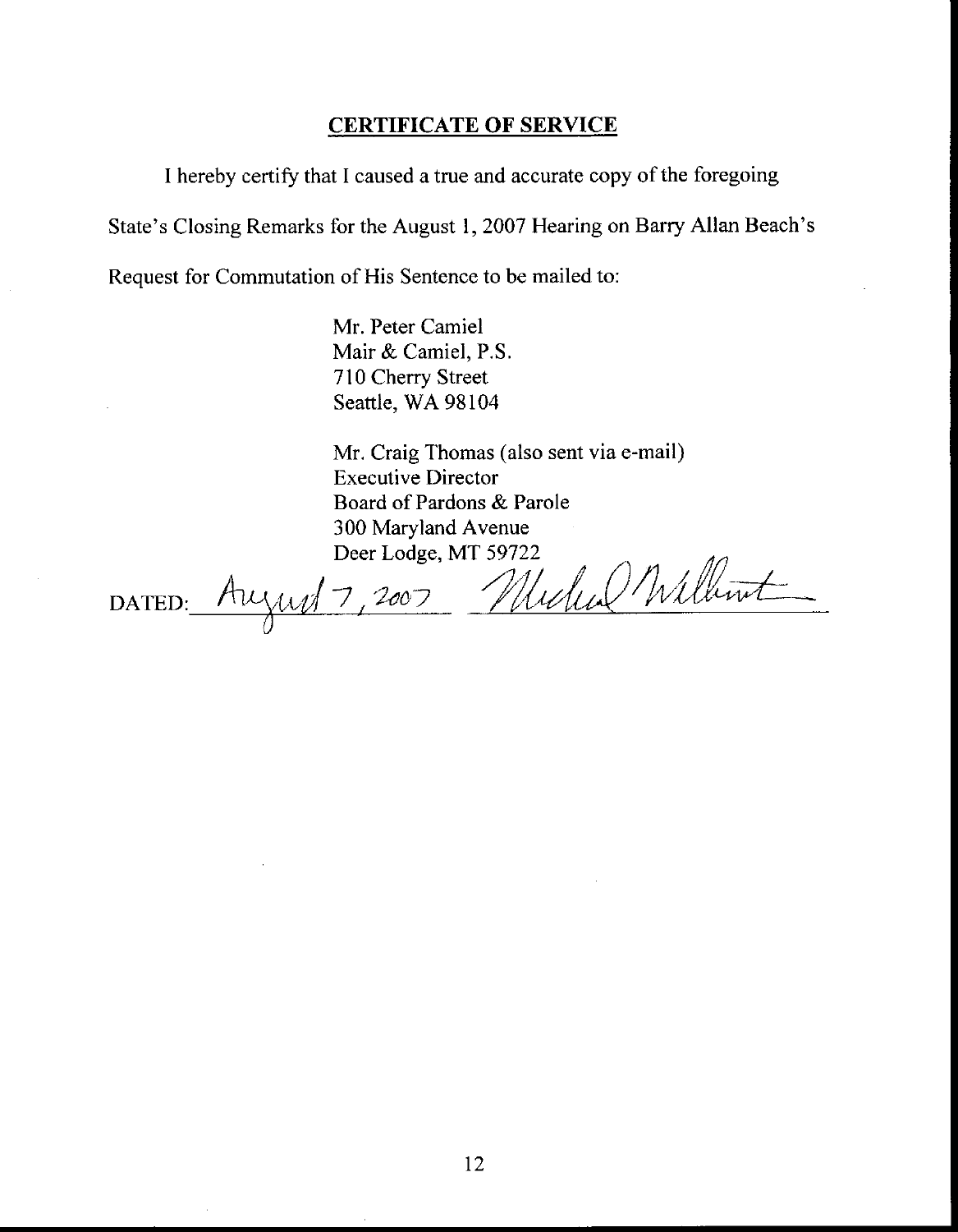# **RECEIVED**

JUL 2 3 2007

ATTORNEY GENERALS OFFICE HELENA, MONTANA

#### BEFORE THE BOARD OF PARDONS & PAROLE STATE OF MONTANA DEPARTMENT OF CORRECTIONS

IN THE MATTER OF:

÷

最大 にっこう

BARRY ALLAN BEACH

PARTIAL TRANSCRIPT OF EXECUTIVE CLEMENCY HEARING

TESTIMONY OF BARRY ALLAN BEACH

Heard at Montana State prison 500 conley Lake Road Deer Lodge, Montana

> lune 15, 2OO7 8:03 a. <sup>m</sup>.

REPORTED BY: CHERYL ROMSA CHERYL ROMSA COURT REPORTING P. O. BOX <sup>1278</sup> HELENA, MONTANA <sup>59624</sup> (406) 449-6380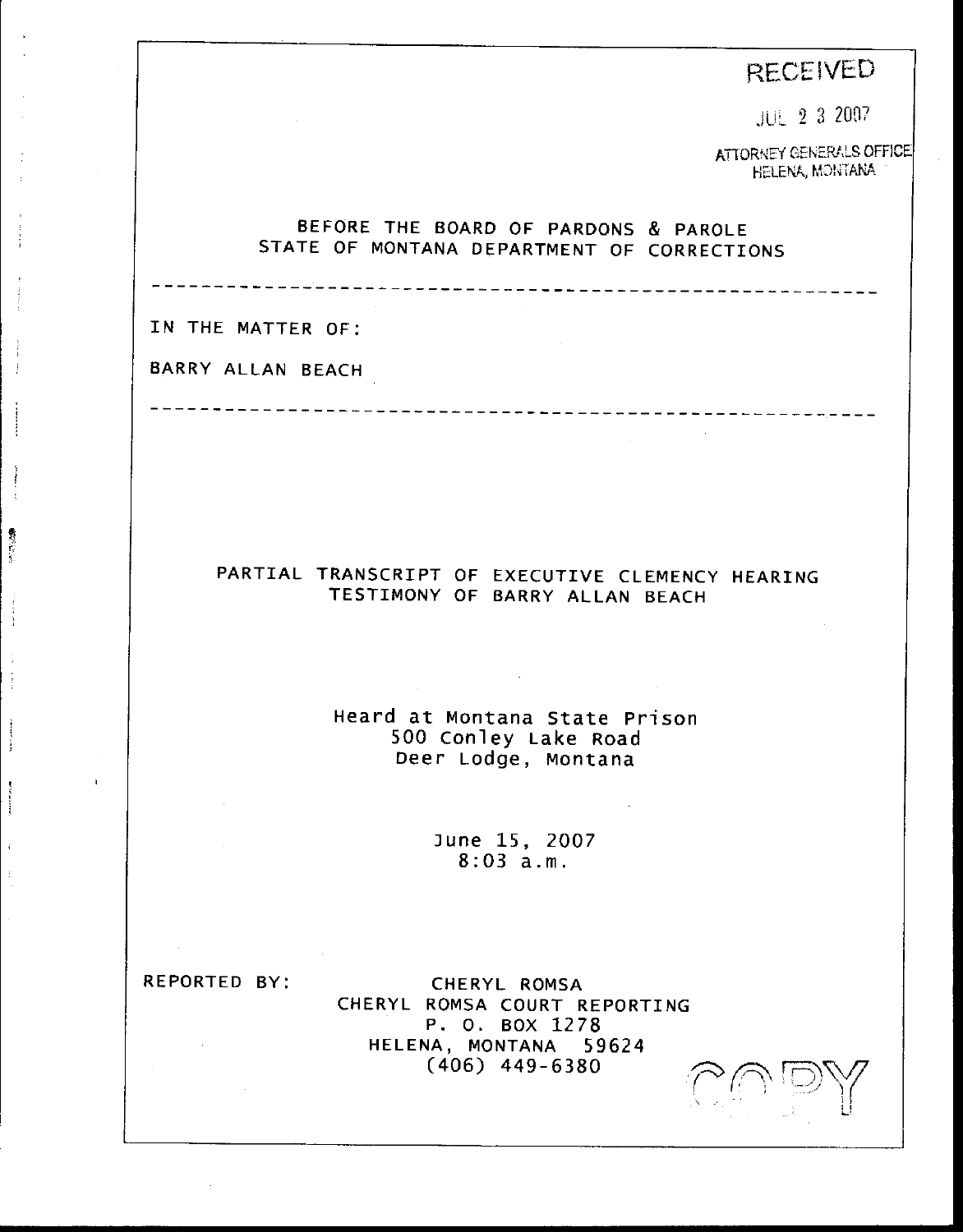#### APPEARANCES

ON BEHALF OF THE STATE OF MONTANA:

MICHAEL WELLENSTEIN

TAMMY PLUBELL

Montana Attorney General's Office

215 North Sanders

P.O. Box 201401

 $\frac{1}{2}$ 

麝 Ýè.

Helena, Montana 59620-1401

ON BEHALF OF BARRY ALLAN BEACH:

PETER CAMIEL Attorney at Law Mair & Camiel 710 Cherry Street Seattle, washington 98104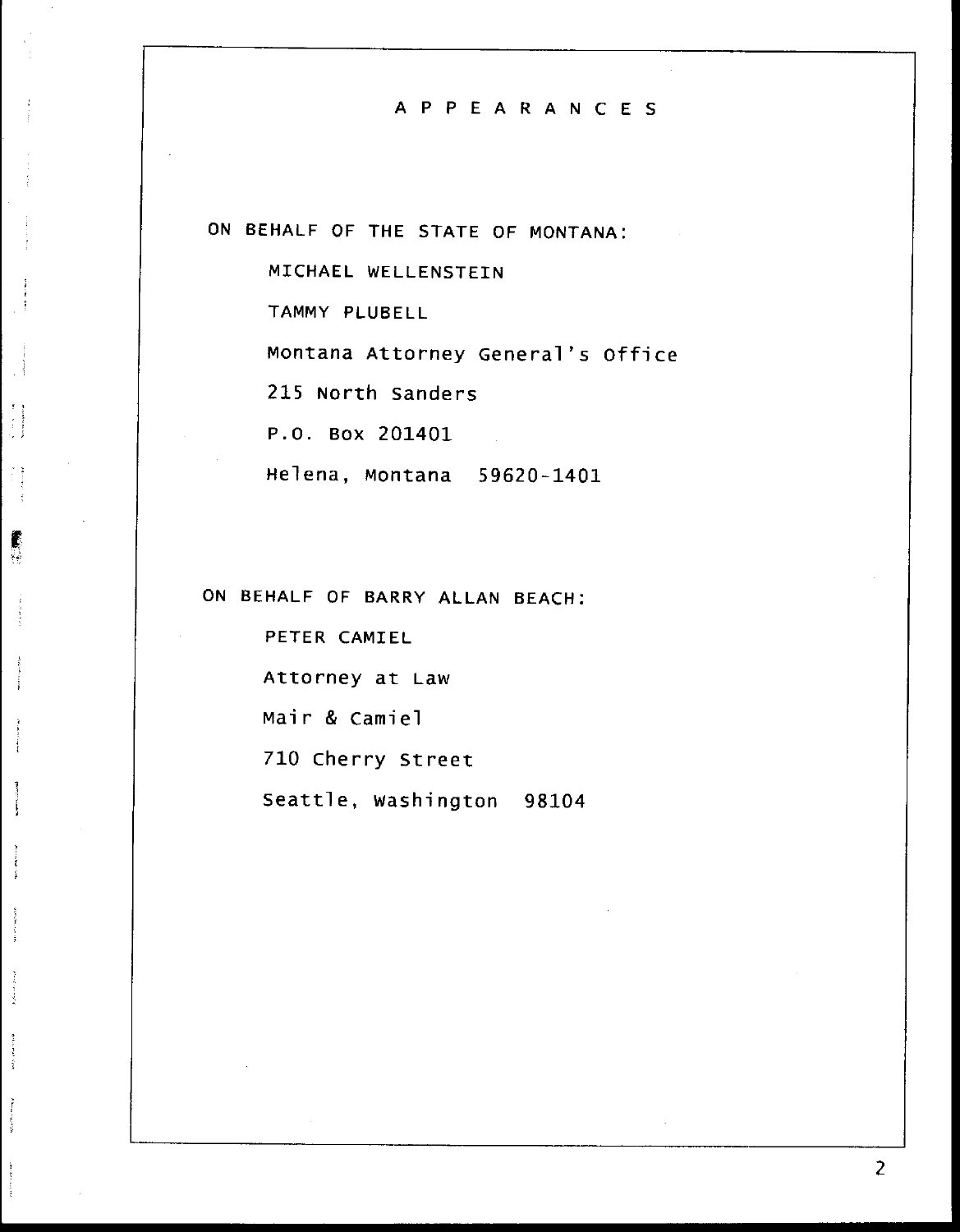INDEX

#### **WITNESSES**

Ī

**新闻学习** 

Ì

#### PAGE

# BARRY ALLAN BEACH:

| Direct Examination by Mr. Camiel            | $\overline{4}$ |
|---------------------------------------------|----------------|
| Cross-Examination by Mr. Wellenstein        | 68             |
| Redirect Examination by Mr. Camiel          | 90             |
| Recross-Examination by Mr. Wellenstein      | 91             |
| Examination by Board Member Curtiss         | 94             |
| Examination by Board Member Bowman          | 104            |
| Examination by Chair McCann O'Connor        | 107            |
| Further Examination by Board Member Curtiss | 115            |

#### INDEX TO EXHIBITS

#### NO. **DESCRIPTION** MARKED

Transcript of Interview by<br>Dr. Richard Leo  $6 -$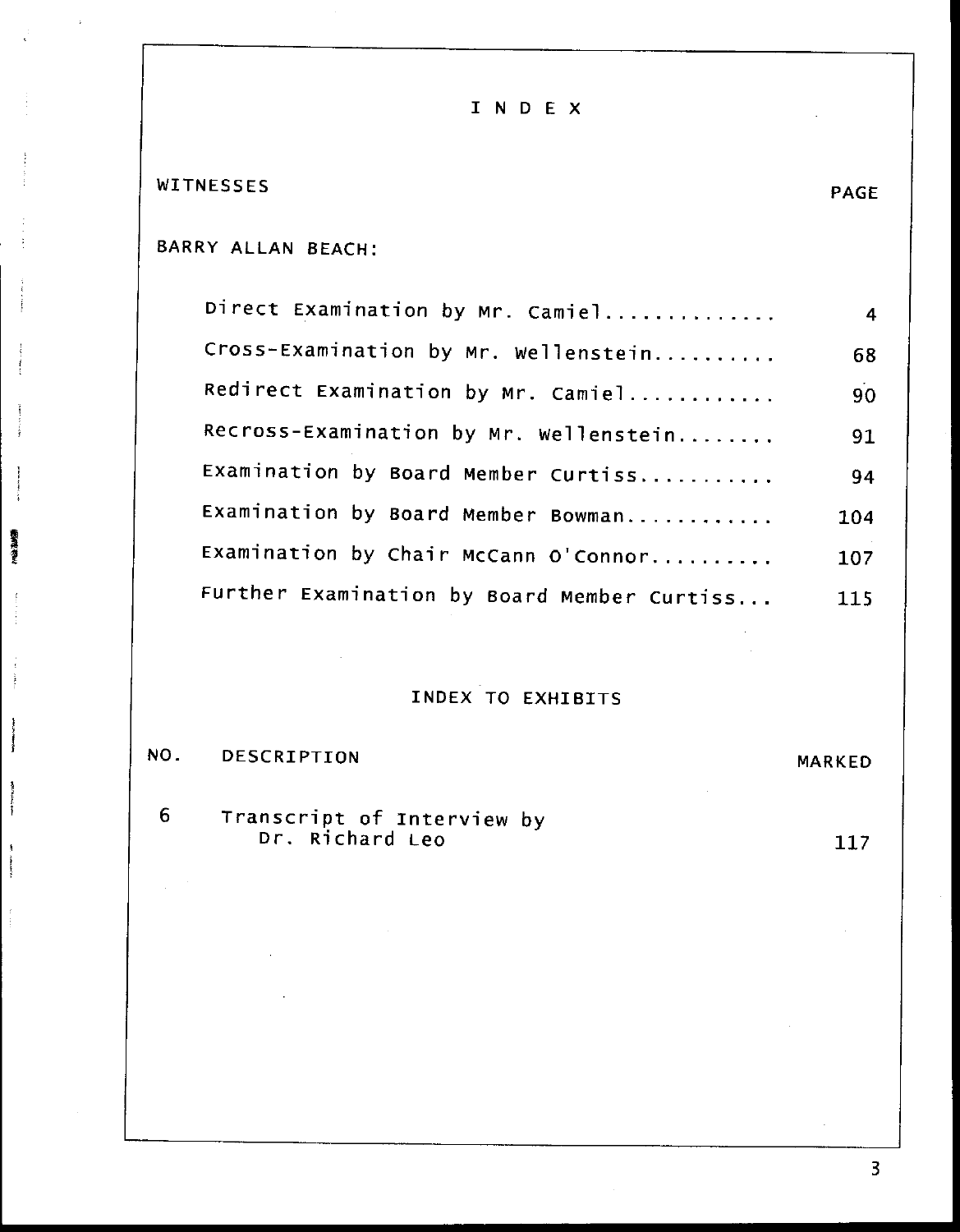# EXECUTIVE CLEMENCY HEARING - TESTIMONY OF BARRY ALAN BEACH

|    | 1<br>WHEREUPON, the following proceedings were had:<br>2<br>CHAIR McCANN O'CONNOR: We will come to order. | 1      | Q. And -- and back then, where did you and your                                                                       |
|----|-----------------------------------------------------------------------------------------------------------|--------|-----------------------------------------------------------------------------------------------------------------------|
|    | 3<br>We will note for the record that attorneys for both the                                              | 2<br>3 | family live in Poplar?                                                                                                |
|    | 4<br>Attorney General and Centurion Ministries are present.                                               | 4      | A. We actually lived on what they called The Hill.                                                                    |
|    | 5<br>Mr. Camiel, you may call your witness.                                                               | 5      | And in Poplar, Montana, if you were going down Highway                                                                |
|    | 6<br>MR. CAMIEL: Thank you.                                                                               | 6      | No. 2 headed east from the high school and took a right,<br>you'd go all the way to the end of that street, and there |
|    | 7<br>Barry Beach.                                                                                         | 7      | was a hill that was actually a cliff. We lived right up                                                               |
|    | 8<br>(The witness was sworn.)                                                                             | 8      | on the top of that hill in a corner house on that main                                                                |
|    | 9<br>CHAIR McCANN O'CONNOR: You may proceed.                                                              | 9      | street.                                                                                                               |
|    | 10<br>BARRY ALLAN BEACH,                                                                                  | 10     | Q. Did you live near Kim Nees and her family?                                                                         |
|    | 11<br>a witness, having been first duly swom, testified upon                                              | 11     | A. Yes. We actually lived about -- I would say                                                                        |
|    | 12<br>his oath as follows:                                                                                | 12     | there was probably six houses between us and Kim Nees.                                                                |
|    | 13<br>DIRECT EXAMINATION                                                                                  | 13     | Directly next to our house was Kim Nees's uncle and aunt                                                              |
|    | BY MR. CAMIEL:<br>14                                                                                      | 14     | and cousins, then there were a couple houses, including                                                               |
|    | 15<br>Q. Barry, before we get started with my direct                                                      | 15     | the Norgaard house, and then on the other side of the                                                                 |
|    | 16<br>questions, you told me that you wanted to say something to                                          | 16     | Norgaard house was the Nees house.                                                                                    |
|    | 17<br>the Board as we start.                                                                              | 17     | Q. And did you know Kim and her family members as                                                                     |
|    | 18<br>A. Yes, sir.                                                                                        | 18     | you were growing up as a boy?                                                                                         |
|    | 19<br>I'd like to -- you know, it's kind of hard for me to                                                | 19     | A. Yes. We all grew up together playing on the same                                                                   |
|    | 20<br>say, but not because it's not that I don't mean it. I've                                            | 20     | block, playing kick-the-can and other, you know, child                                                                |
|    | 21<br>been in this prison for 24 years, and I understand how                                              | 21     | games as we were kids. We all grew up together.                                                                       |
|    | 22<br>extraordinary this hearing is, and I want to thank the                                              | 22     | Q. Barry, in 1979, you're 17 years old. What -- how                                                                   |
| 23 | parole board members for giving me this chance to come                                                    | 23     | big were you then? What was your height and weight?                                                                   |
| 24 | here today and tell you face-to-face I did not kill                                                       | 24     | A. At that time, I believe I was about 5'8", and if                                                                   |
| 25 | Kim Nees.                                                                                                 | 25     | I'm not mistaken, I weighed probably about 155 pounds,                                                                |
|    | Page 4                                                                                                    |        | Page 6                                                                                                                |
|    |                                                                                                           |        |                                                                                                                       |
|    | 1<br>Not only that, but the family of the victim, it's the                                                | 1      | 145 pounds.                                                                                                           |
|    | 2<br>first time in 28 years as of today that they've had the                                              | 2      | Q. Who lived in your house with you?                                                                                  |
|    | 3<br>chance to hear some of the truth that they've heard here                                             | 3      | A. There was my mother, my stepfather, Silas                                                                          |
|    | 4<br>this week. They've never heard some of this information                                              | 4      | Clincher, myself, my sister Barb, and my brother Brad.                                                                |
|    | 5<br>before. The people from Poplar, a lot of them didn't even                                            | 5      | Q. Now, in June of '79, school had just let out.                                                                      |
| 6  | know me, and yet, they traveled all the way over here to                                                  | 6      | Did you have any plans for the summer?                                                                                |
| 7  | see me and you people and to tell you what they have to                                                   | 7      | A. Yes. In fact, not only did I have plans for the                                                                    |
| 8  | say.                                                                                                      | 8      | summer, but just before school got out, I made                                                                        |
| Q  | The attorney general's office, the prison                                                                 | 9      | arrangements with a local farmer by the name of                                                                       |
| 10 | administration, I understand how extraordinary this, and I                                                | 10     | Jim Wolaconis (phonetic) to actually go to work for him to                                                            |
| 11 | don't take none of this lightly. I don't disrespect                                                       | 11     | earn some money in preparation for my trip to Louisiana.                                                              |
| 12 | anything that has happened here these last couple days,                                                   | 12     | And my plans were to return to Louisiana and actually live                                                            |
| 13 | and I just want to thank you for this opportunity and                                                     | 13     | with my father, Bob Beach, which was the first time in my                                                             |
| 14 | thank the prison administration for allowing it to take                                                   | 14     | entire life that I actually would have lived with my                                                                  |
| 15 | place like this.                                                                                          | 15     | father, and that was at the age of 17.                                                                                |
| 16 | CHAIR McCANN O'CONNOR: Very well.                                                                         | 16     | Q. Did you -- did you own a vehicle then?                                                                             |
| 17 | You may proceed.                                                                                          | 17     | A. At that time, I owned a 1970 Ford Ranchero. It                                                                     |
| 18 | (By Mr. Camiel) Barry, how old are you?<br>O.                                                             | 18     | was a blue Ford Ranchero.                                                                                             |
| 19 | I'm 45 years old.<br>А.                                                                                   | 19     | Q. How did you plan to get down to Louisiana to stay                                                                  |
| 20 | In 1979, where were you living?<br>Ο.                                                                     | 20     | with your father?                                                                                                     |
| 21 | In 1979, I was living in Poplar, Montana.<br>А.                                                           | 21     | A. I actually was going to trade the Ford Ranchero                                                                    |
| 22 | And how old were you in June of 1979?<br>Q.                                                               | 22     | in, and I'd already been to the Ford garage in Poplar,                                                                |
| 23 | In June of 1979, I was 17 years old.<br>А.                                                                | 23     | Montana, and made arrangements to purchase a car from them                                                            |
| 24 | Were you attending Poplar High School?<br>Q.                                                              | 24     | with that Ford Ranchero. I knew the Ranchero wouldn't                                                                 |
| 25 | Actually, I was a junior in Poplar High School.<br>Α.                                                     | 25     | make that type of a trip, so I needed a better vehicle to                                                             |
|    |                                                                                                           |        |                                                                                                                       |
|    | Page 5                                                                                                    |        | Page 7                                                                                                                |

 $\sim$  MeVs.

**ARAN** 

Ĵ

j

÷

 $\frac{1}{2}$ 

Ĵ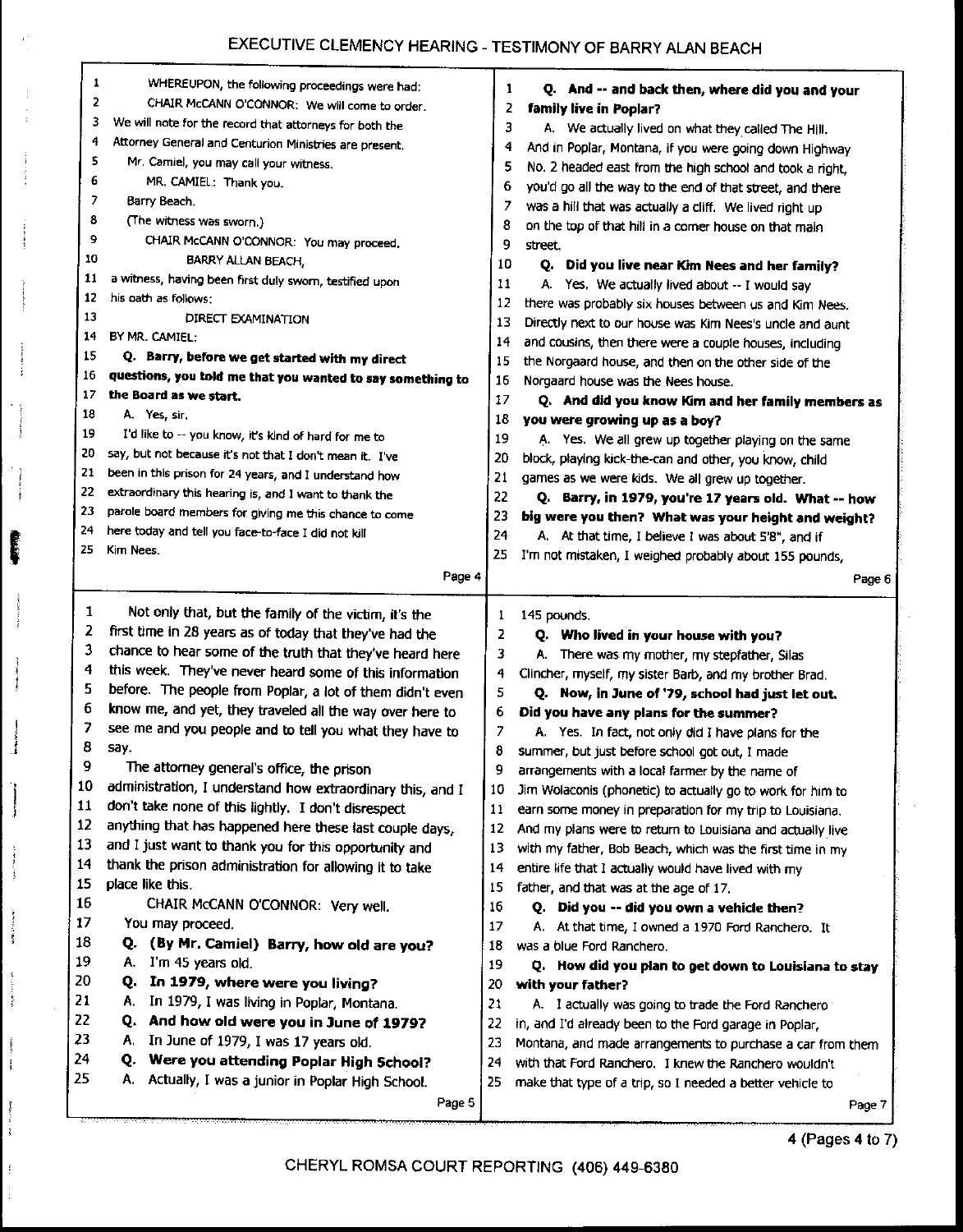# EXECUTIVE CLEMENCY HEARING - TESTIMONY OF BARRY ALAN BEACH

|     | do that.<br>1                                                                               | 1  |                                                            |
|-----|---------------------------------------------------------------------------------------------|----|------------------------------------------------------------|
|     | 2<br>Q. So in the days before June 15th after school let                                    | 2  | During that time that we were riding around, I             |
|     | 3<br>out, had you been working?                                                             | з  | actually ran into Pam Nees in her father's pickup at the   |
|     | 4<br>A. Yes. I actually spent three weeks working for                                       |    | school, over in the school parking lot. And I asked her    |
|     | 5<br>the Wolaconis family doing summer fallowing and other                                  | 4  | if she wanted to go swimming with us, and she said no.     |
|     | 6<br>farming chores around their farm to earn money for this                                | 5  | Then I asked her if she was interested in going out to the |
|     | 7<br>trip.                                                                                  | 6  | movie that night, and again she said no; which at that     |
|     | 8                                                                                           | 7  | time in my relationship with Pam Nees, we weren't actually |
| 9   | Q. I want to take you back now to June 15th of 1979,                                        | 8  | boyfriend and girlfriend at that time, so it didn't mean   |
| 10  | and I'd like you to walk us through your day, starting in<br>the morning, if you could.     | 9  | nothing to me that she said no. You know, it was just      |
| 11  |                                                                                             | 10 | something I was asking her if she wanted to go do.         |
| 12  | A. I'd actually come in from the Wolaconis farm                                             | 11 | Q. The two of you had dated for a while?                   |
| 13  | about two days prior to that and had been doing a lot of                                    | 12 | A. We had actually dated for a couple of months            |
| 14  | partying out all night and stuff. But I still, I woke up                                    | 13 | prior to that, yes.                                        |
|     | about 9 o'clock on the morning of June 15th, I believe it                                   | 14 | Q. So you end up going out to Sandy Beach with             |
| 15  | was, about 9. I got up, I ate some breakfast, and I                                         | 15 | Caleb Gorneau and Shannon O'Brien?                         |
| 16  | actually went swimming down at a place called Dago Bend in                                  | 16 | A. Yes. We actually -- about 1 o'clock or 1:30, we         |
| 17  | my Ford Ranchero. I was by myself when I went down there,                                   | 17 | went out to Sandy Beach, yes.                              |
| 18  | but there were some other kids down there when I got down                                   | 18 | Q. And when you went out there, what did you do?           |
| 19  | there, and we actually swam around and played for, I don't                                  | 19 | A. We swam. We finished off the beer that I had            |
| 20  | know, a couple hours, two to three hours down there at                                      | 20 | found that -- located that morning. I'm not sure how I     |
| 21  | Dago Bend.                                                                                  | 21 | come across that. We actually -- I can't remember who had  |
| 22  | And then on the way back from Dago Bend, and I don't                                        | 22 | the marijuana, but we actually smoked some marijuana while |
| 23  | know from whom or where, but somewhere, I actually picked                                   | 23 | we were out there swimming and just messed around for      |
| 24  | up some beer, some Budweiser and went back to my house.                                     | 24 | three or four hours out there at Sandy Beach, because it   |
| 25  | And I called a friend of mine by the name of Caleb Gorneau                                  | 25 | was just the three of us. And Sandy Beach is kind of an    |
|     | Page 8                                                                                      |    | Page 10                                                    |
|     |                                                                                             |    |                                                            |
| 1   | to see what he was doing, and we were going to go riding                                    | 1  | isolated swimming hole northeast of town. It's a couple    |
| 2   | around and drink that beer.                                                                 | 2  | miles out of town.                                         |
| 3   | Q. And did you -- did you hook up with Caleb?                                               | 3  | Q. Did there come a point in time where you decided        |
| 4   | A. Yes. I actually went out to Caleb's house and I                                          | 4  | it was time to leave?                                      |
| 5   | got Caleb from his house out of town.                                                       | 5  | A. Yes. It's my recollection, and I don't know             |
| 6   | Q. So you and Caleb are in your car?                                                        | 6  | exact time because I didn't have a watch or anything, but  |
| 7   | A. Yes, sir.                                                                                | 7  | somewhere about 4 or 4:30 that afternoon, we actually      |
| 8   | Q. And do you know what time of day it was that you                                         | 8  | tried to leave. And in the process of leaving              |
| 9   | hooked up with Caleb?                                                                       | q  | Sandy Beach -- To describe Sandy Beach, you go down over   |
| 10  | A. I would say it was probably about noon or a                                              | 10 | this little sandy knoll into this swimming hole, and       |
| 11  | little after noon when I got Caleb.                                                         | 11 | there's a little sandy area. And I'd actually pulled too   |
| 12  | Q. And what do you guys do?                                                                 | 12 | far down into the sand, and when I tried to come up out of |
| 13  | A. One of the first things that we did is we went                                           | 13 | that sandy area up over that knoll, the back tires of my   |
| 14  |                                                                                             |    |                                                            |
|     |                                                                                             | 14 |                                                            |
| 15  | and picked up Caleb's girlfriend, a girl by the name of                                     | 15 | Ranchero actually got stuck.                               |
| 16  | Shannon O'Brien, and then we just went riding around                                        |    | Q. So what happened?                                       |
| 17  | drinking. We decided we'd actually go swimming again down<br>at a place called Sandy Beach. | 16 | A. Caleb and myself spent quite a bit of time trying       |
| 18  |                                                                                             | 17 | to get the vehicle unstuck. And finally, I asked           |
| 19  | Q. And is Sandy Beach on the Poplar River?                                                  | 18 | Caleb Gorneau to get into the vehicle and drive it and     |
| 20  | A. Yes, sir. It's actually northeast of Poplar, the<br>community of Poplar.                 | 19 | rock the vehicle back and forth by going from reverse to   |
| 21  |                                                                                             | 20 | drive while I tried to push the vehicle out. As we were    |
| 22  | Q. And before you went out to Sandy Beach, what did<br>you do?                              | 21 | doing that, Caleb started just slamming the gearshift up   |
| 23  |                                                                                             | 22 | and down, and it actually locked up the linkage of the     |
| 24  | A. We just rode around a little bit, cruised the                                            | 23 | automatic transmission and froze the transmission to where |
| 25. | main drag of Poplar and drank a little bit, tried to                                        | 24 | it wouldn't go anywhere. We couldn't shift it at all from  |
|     | decide what we was going to do.<br>Page 9                                                   | 25 | forward to reverse or anywhere.<br>Page 11                 |

i

 $\mathcal{L}_{\text{target}}$ 

i<br>Sistema

产于  $\sum_{i=1}^{n}$ 

ŧ

5 (Pages 8 to 11)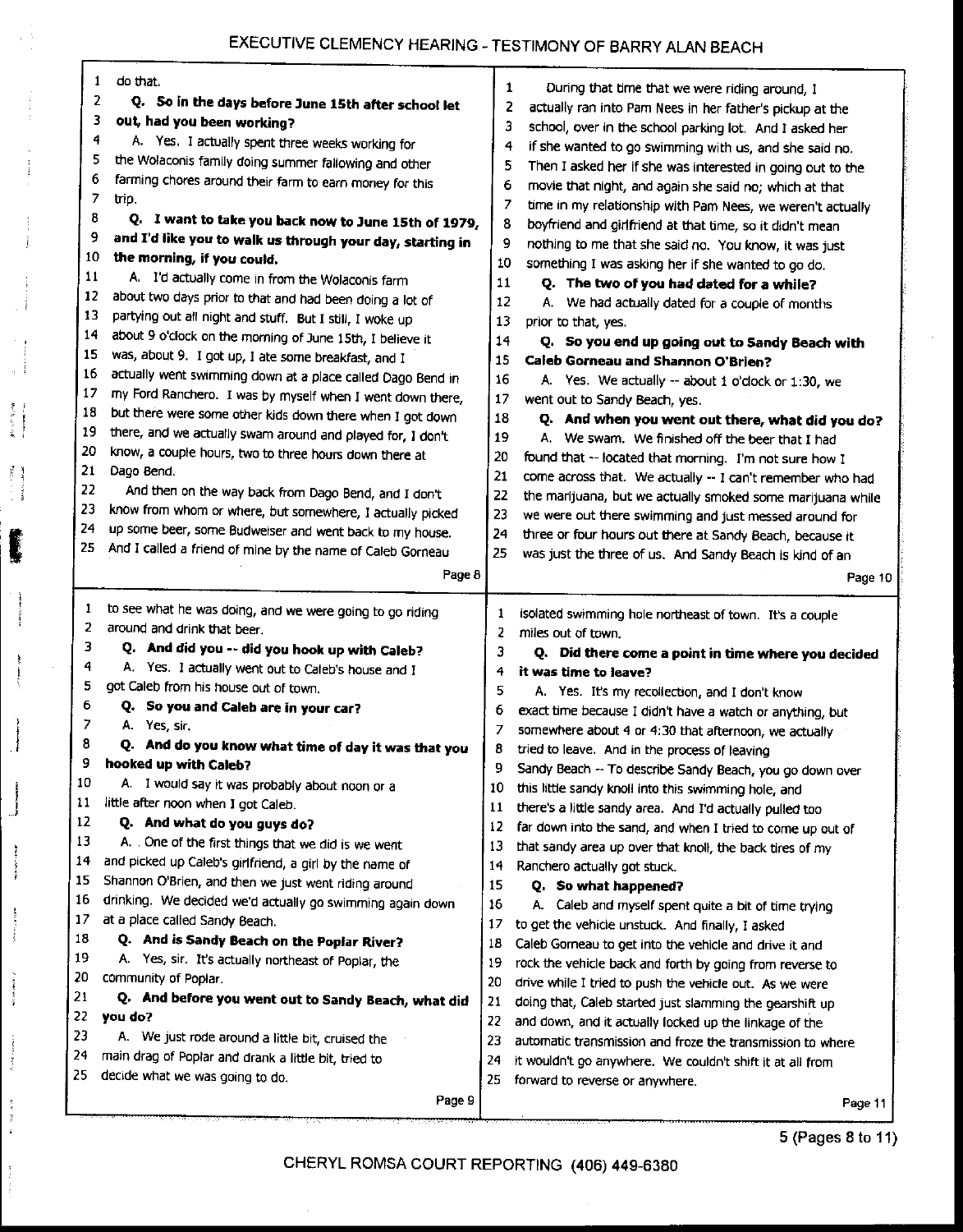|        | 1<br>Q. How did you react when that happened?                                                                      | 1        | Q. Now, when you left -- when you left Sandy Beach,                  |
|--------|--------------------------------------------------------------------------------------------------------------------|----------|----------------------------------------------------------------------|
|        | 2<br>A. I was -- I was upset. You know, I was angry.                                                               | 2        | you were pretty angry?                                               |
|        | з<br>Not at any person, I was angry at the fact that here was a                                                    | 3        | A. I was angry at Sandy Beach. You know --                           |
|        | 4<br>car that I'd already been down to the Ford garage and made                                                    | 4        | Were you still angry when you got back into town?<br>Q.              |
|        | 5<br>arrangements to trade in to get a newer car, and now I                                                        | 5        | No, not at all.<br>А.                                                |
| 6      | just tore the transmission out of it. And it was the                                                               | 6        | Did you run into anyone in town?<br>Q.                               |
|        | 7<br>situation that had happened -- I mean, because I had been                                                     | 7        | A. I didn't run into anybody in town until I got all                 |
| 8      | planning that trip to Louisiana for a long time. I'd been                                                          | 8        | the way over to the Tastee Freeze. You know, and don't --            |
| 9      | to Louisiana the year before and met my dad, but this was                                                          | 9        | you know, there were people driving by on the streets, but           |
| 10     | a chance to go down there and live with him. And so I had                                                          | 10       | the first time I seen anybody was stopped and parked and I           |
| 11     | been planning that for almost a full year, and yet, I just                                                         | 11       | personally stopped and talked to anybody was when I got to           |
| 12     | found myself in a situation where the vehicle I was going                                                          | 12       | the Tastee Freeze, which is all the way over by the high             |
| 13     | to trade in was destroyed.                                                                                         | 13       | school on the other side of town. And I stopped and                  |
| 14     | Q. In terms of how you exhibited being upset or                                                                    | 14       | talked to three people there.                                        |
| 15     | angry, what did you do?                                                                                            | 15       | Nancy Steele was in her mother's car. Larry Rowe and                 |
| 16     | A. I took it out on my vehicle. I kicked the door                                                                  | 16       | Norm Steele were in Larry Rowe's father's pickup. And I              |
| 17     | of my vehicle, I slammed my fist down on the hood of the                                                           | 17       | first asked Nancy Steele if she could give me a ride, and            |
| 18     | vehicle. I can't remember if I hit the windshield or not,                                                          | 18       | because she was in her mother's car, she said no. So I               |
| 19     | but -- You know, I was angry at the situation. I was                                                               | 19       | turned and I asked Larry Rowe if he could give me a ride             |
| 20     | angry at the vehicle and the situation that I found myself                                                         | 20       | home, the rest of the way home. Because I was tired by               |
| 21     | in. You know, because to me, in a lot of ways, there went                                                          | 21       | then and just wore out from the sun, the swimming, the               |
| 22     | my plans once again, and I'd just spent three weeks summer                                                         | 22       | heat, the drinking. And Larry Rowe told me that he would             |
| 23     | fallowing and working some pretty long hours on a farm to                                                          | 23       | give me a ride home, but he first had to go to the                   |
| 24     | earn the money to trade that vehicle in the next day. You                                                          | 24       | baseball diamond where his father was umpiring and take              |
| 25     | know, and it was the next day that I was supposed to take                                                          | 25       | him these soda pops that he'd just bought him from the               |
|        | Page 12                                                                                                            |          | Page 14                                                              |
|        |                                                                                                                    |          |                                                                      |
| 1      | that vehicle in and trade it in so that I could leave to                                                           | 1        | Tastee Freeze. So I waited at the Tastee Freeze while                |
| 2      | Louisiana.                                                                                                         | 2        | Larry did that, and then he come back and got me and took            |
| 3      | Q. Did you end up leaving Sandy Beach?                                                                             | з        | me home.                                                             |
| 4      | A. I actually left after a while. After I had an                                                                   | 4        | Q. Now, when you were at the Tastee Freeze, in terms                 |
| 5      | argument with Caleb Gorneau, I left Sandy Beach on my own                                                          | 5        | of the time of day, it's still light out?                            |
| 6      | and walked into town, which was about a two-mile walk.                                                             | 6        | A. It was light, but the sun was beginning to come                   |
| 7<br>8 | Q. Do you have any idea what time you left                                                                         | 7        | down. You know, I don't know what time in the evening,               |
| 9      | <b>Sandy Beach?</b>                                                                                                | 8        | you know, but it was still plenty of light, yes.                     |
| 10     | A. No, I don't. I'd say somewhere between 5 and                                                                    | 9        | Q. Okay. And did you end up getting a ride with                      |
| 11     | 5:30, is my best estimation.                                                                                       | 10       | Larry Rowe?                                                          |
| 12     | Q. On the way into town, did you run across anybody<br>that you knew, talk to them?                                | 11       | A. Yes, I did. Larry Rowe is the one who took me                     |
| 13     |                                                                                                                    | 12       | home and dropped me off at my house.                                 |
| 14     | A. No. In fact, on the way into town, it's nothing<br>but hay pastures and fields going from Sandy Beach up to     | 13       | Q. When you got to your house, what did you do?                      |
| 15     |                                                                                                                    | 14       | A. When I got to the house, I don't remember my                      |
| 16     | town. And you have to come up the hill -- there's another                                                          | 15       | mother's car being there. In fact, I know I didn't see my            |
| 17     | bluff there, it's actually a cliff, and you have to go up<br>that cliff. But there used to be a trail that came up | 16       | mother's car. So I didn't assume that anybody was home,              |
| 18     | that cliff right behind the jail, and that's the trail                                                             | 17       | so I just went into the house and I went upstairs.                   |
| 19     | that I took coming up there.                                                                                       | 18       | When you enter our house, there's a side door to the                 |
| 20     |                                                                                                                    | 19       | house right off of the driveway, and then you step into              |
| 21     | Q. How long did it take you to get into town?                                                                      | 20<br>21 | kind of like a little four-foot-by-four-foot area, and               |
|        |                                                                                                                    |          | there's a door off to the side that actually went into the           |
|        | A. I would say at least five or ten minutes, because                                                               |          |                                                                      |
| 22     | I was walking fairly slow, you know. Because I was also                                                            | 22       | house, and the stairs were right there. So I just went in            |
| 23     | trying to analyze how I was going to get my vehicle fixed                                                          | 23       | and went straight up the stairs because I assumed that               |
| 24     | and how was I still going to be able to carry out my plans                                                         | 24       | nobody was home. And then right at the top of the stairs             |
| 25     | to go to Louisiana.<br>Page 13                                                                                     | 25       | was my bedroom, so I just went straight upstairs and went<br>Page 15 |

i i

Ç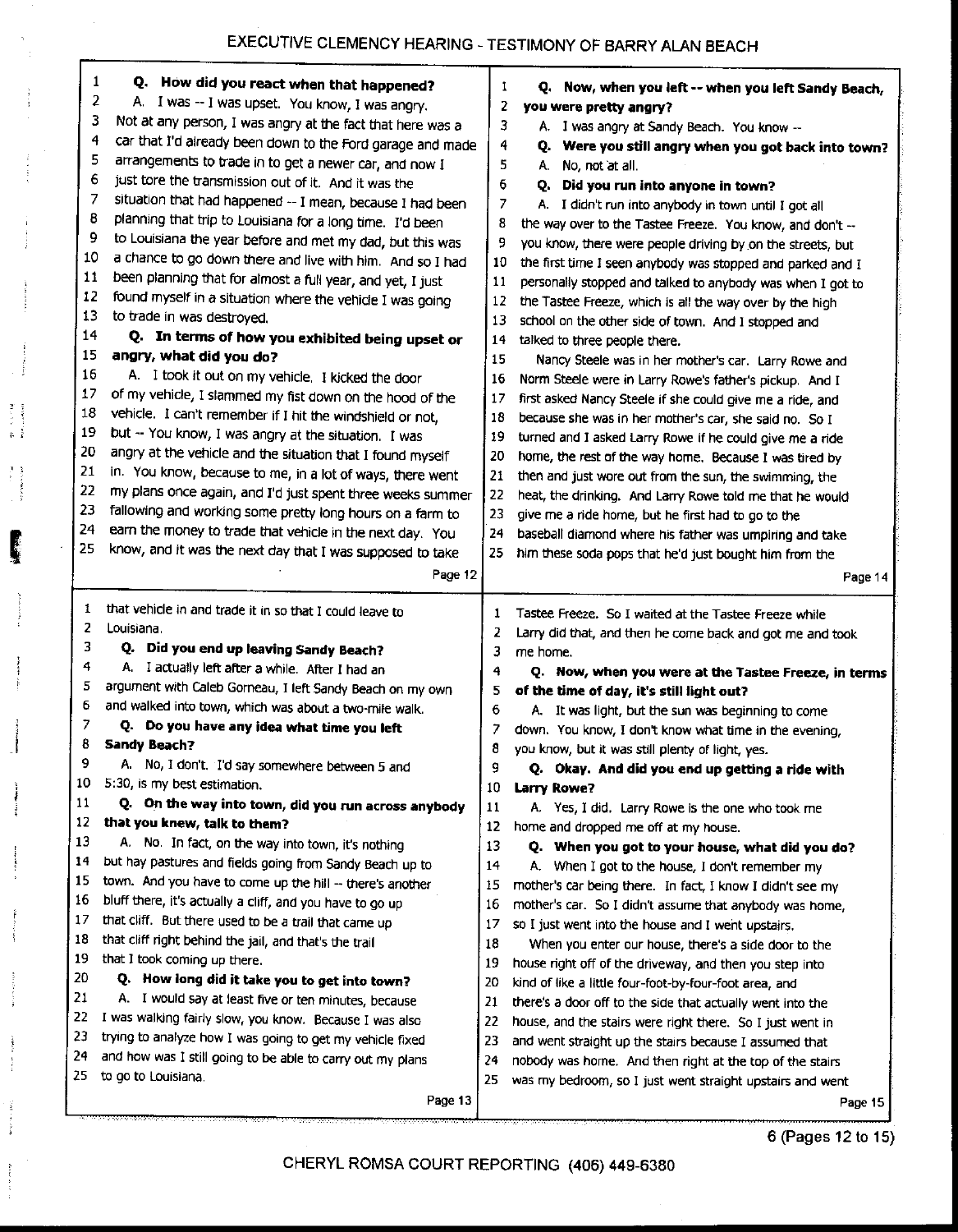I

 $\ddot{\ddot{\xi}}$ 

 $\frac{1}{2}$  $\frac{1}{2}$ 

医蜂蜜

 $\frac{1}{k}$ 

j

ł  $\frac{1}{2}$ 

j.

 $\hat{\boldsymbol{j}}$ 

| 1        | home and went to bed. And at that time, I was so tired I                                                     | 1        | Q. At some point during the day while you're out at        |  |
|----------|--------------------------------------------------------------------------------------------------------------|----------|------------------------------------------------------------|--|
| 2        | didn't take my clothes off.                                                                                  | 2        | the ranch branding, do you learn that Kim Nees had been    |  |
| 3        | Q. Okay. And when did you -- when did you next get                                                           | 3.       | murdered?                                                  |  |
| 4        | up?                                                                                                          | 4        | A. Yes, sir. It was at lunchtime. We'd already             |  |
| 5        | A. I remember waking up the next morning because I                                                           | 5        | been out in the hills and got all the cattle out of the    |  |
| 6        | heard a bunch of noise down in the kitchen. And the night                                                    | 6        | badlands and out of the pasture lands and down into the    |  |
| 7        | before, I knew that I was supposed to go branding the next                                                   | 7        | corral, and we'd broken to take our lunch break when my    |  |
| 8        | day out at my grandfather's farm. That was something --                                                      | 8        | sister came into the trailer and told all of us -- we were |  |
| 9        | that was another event that we'd been planning. I mean,                                                      | 9        | all kind of standing there talking, you know, and she come |  |
| 10       | it's a big branding party, you know, on the ranch. So I                                                      | 10       | and told all of us that Kim Nees had been killed.          |  |
| 11       | knew that I had to go -- So when I heard the noise                                                           | 11       | Q. Is that the first time that you heard that              |  |
| 12       | downstairs, I knew that I had to get up.                                                                     | 12       | Kim Nees was killed?                                       |  |
| 13       | So I got up and I went downstairs. And my mom looked                                                         | 13       | A. Yes, sir. That was the first time I had any             |  |
| 14       | at me, and I was still in swimming trunks and my T-shirt,                                                    | 14       | knowledge of Kim Nees's death.                             |  |
| 15       | and my mom says, "What are you doing in your swimming                                                        | 15       | Q. How did you react when you heard that?                  |  |
| 16       | trunks? You need to go get ready to brand. Your                                                              | 16       | A. I was shocked, I mean, because Kim -- You know,         |  |
| 17       | grandmother is here." And sure enough, my grandma was                                                        | 17       | even though she was of a different social class than I,    |  |
| 18       | standing there, and she's the one that was there to pick                                                     | 18       | Kim just wasn't the type of person that you would have     |  |
| 19       | me up and take me out branding. And so I went back                                                           | 19       | expected something like this to happen to.                 |  |
| 20       | upstairs and I put on a pair of blue jeans and a red                                                         | 20       | Q. Did you stay at the ranch the rest of the day           |  |
| 21       | flannel shirt that I had at that time with no sleeves in                                                     | 21       | branding?                                                  |  |
| 22<br>23 | it and I went branding with my grandmother.                                                                  | 22       | A. Yeah. We actually spent the afternoon doing the         |  |
| 24       | Q. All right. Where is the ranch where you went                                                              | 23       | branding part of the -- you know, branding the cattle and  |  |
| 25       | branding?                                                                                                    | 24       | separating the calves.                                     |  |
|          | A. My grandfather's ranch is actually 18-and-a-half                                                          | 25       | Q. Did you go home that evening?                           |  |
|          | Page 16                                                                                                      |          | Page 18                                                    |  |
| 1        | miles southeast of Poplar. And in fact, my grandfather's                                                     | 1        | A. I would say somewhere between 7 o'clock and 7:30        |  |
| 2        | ranch is not on the reservation; it's on the opposite side                                                   | 2        | that evening, I actually went back into town with          |  |
| 3        | of the Missouri River. So you had to cross the                                                               | 3        | Dennis Simons and Clint Linthicum, yes.                    |  |
| 4        | Missouri River Bridge from Roosevelt County into                                                             | 4        | Q. And when you went back into town, did you hear          |  |
| 5        | Richland County to get to my grandfather's ranch.                                                            | 5        | anything more about Kim Nees's death?                      |  |
| 6        | Q. Now, before you went out to the ranch, did you                                                            | 6        | A. Actually, when I went back into town that               |  |
| 7        | tell your mother what happened with your -- with your                                                        | 7        | evening. I ate supper again at the house and I cleaned up. |  |
| 8        | vehicle?                                                                                                     | 8        | And I decided I'd go out to town that night. Being that I  |  |
| 9        | A. Yes. I not only explained to my mother what had                                                           | 9        | didn't have a vehicle, I actually walked. And at that      |  |
| 10<br>11 | happened with the vehicle, but I'd asked her to call a guy                                                   | 10       | time, I actually walked from our house straight up the     |  |
| 12       | by the name of Keith Erickson, who worked at the Moe                                                         | 11       | street to the school and then down on what they called     |  |
| 13       | (phonetic) garage. He was a good mechanic down there that                                                    | 12       | "the loop," which was down through Main Street. And when   |  |
| 14       | lived right down the street from us. And asked her if she                                                    | 13       | I got up to the loop, I noticed that there was absolutely  |  |
| 15       | would have him go get my vehicle, because I knew that it<br>had to be towed. There was no way to drive it or | 14       | nobody around, and then I got that eerie feeling and it.   |  |
| 16       | anything.                                                                                                    | 15       | started -- that's when it really started to dawn on me,    |  |
| 17       |                                                                                                              | 16       | you know, about Kim's death, is because there was nobody   |  |
| 18       | Q. When you were out branding, who else was out<br>there?                                                    | 17       | out and about. And at that time, nobody's parents were     |  |
| 19       | A. It was a large branding party, but when I                                                                 | 18       | letting them go out, you know, et cetera. And so I just    |  |
| 20       | actually got to the ranch to brand, they'd already -- I                                                      | 19       | went back home and went back to -- went up to bed.         |  |
| 21       | was late and they'd already had all the horses up and                                                        | 20       | Q. And so the next day would be Sunday?                    |  |
| 22       | saddled. And there was Dennis Simons, Clint Linthicum, my                                                    | 21       | Correct.<br>А.                                             |  |
| 23       | uncle, Calvin Hines, a guy by the name of Tony Jacobs, and                                                   | 22       | Q. Okay. What did you do that day?                         |  |
| 24       | a guy by the name of Clete Leinen, who helped us round up                                                    | 23       | A. On Sunday, I spent most of Sunday trying to             |  |
| 25       | the cattle and brand.                                                                                        | 24<br>25 | locate a transmission for my Ranchero. It had a 302 in     |  |
|          |                                                                                                              |          | it, and it was a 1970, and I was having a hard time        |  |
|          | Page 17                                                                                                      |          | Page 19                                                    |  |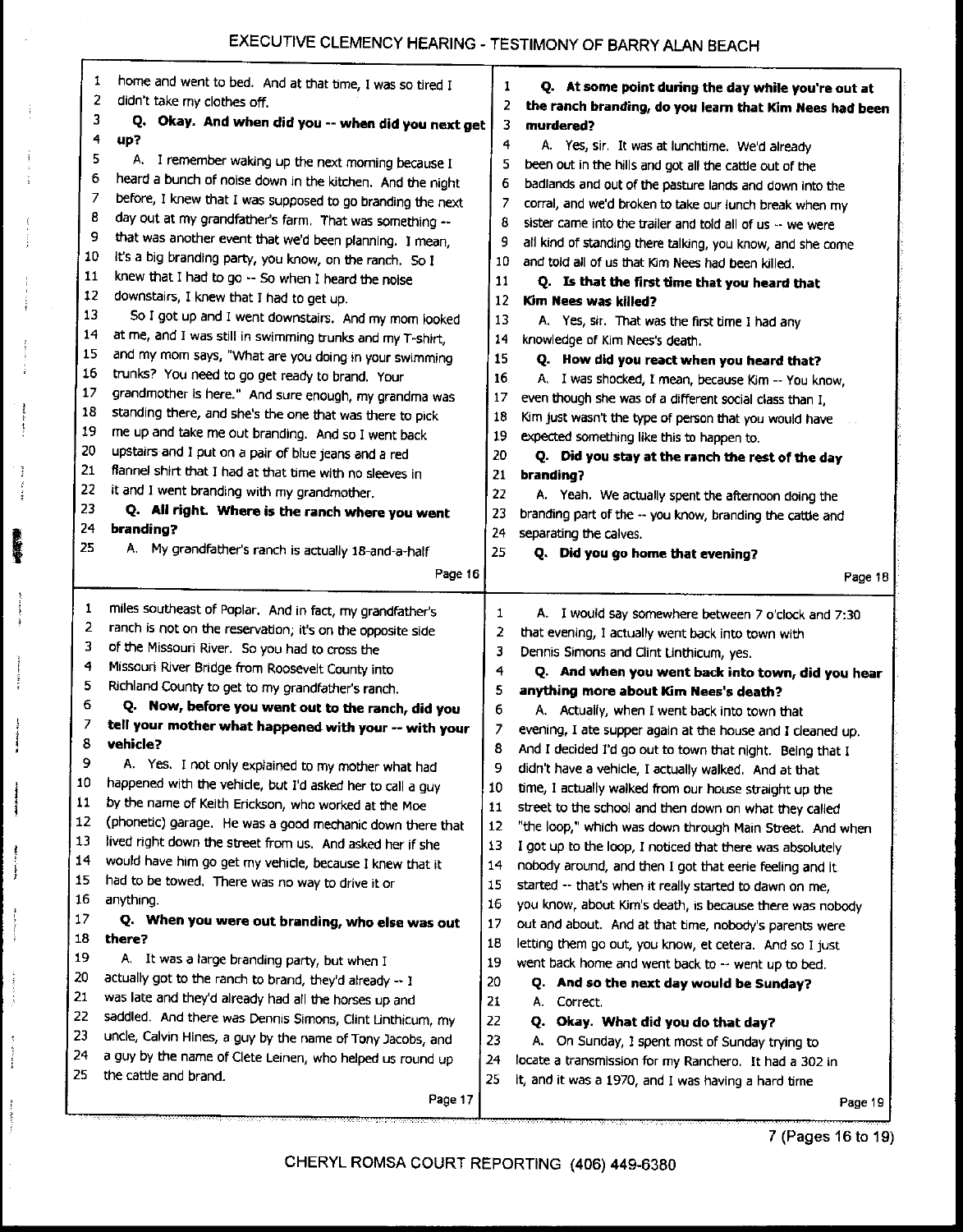# EXECUTIVE CLEMENCY HEARING - TESTIMONY OF BARRY ALAN BEACH

 $\mathbf{s}^{-1}$ 

Å

đ

I

्र<br>ह

Ì

f

| 10<br>11<br>12<br>13<br>14<br>15<br>16<br>17<br>18<br>19<br>20<br>21<br>22<br>23<br>24<br>25<br>1 | 2<br>this in and get the car that I needed to go to Louisiana,<br>3<br>I would have to fix that transmission. So I spent most of<br>4<br>Sunday going to different places that I thought I could<br>5<br>get a transmission. I went to Sabey's (phonetic)<br>6<br>junkyard, et cetera, and I finally -- there was a guy by<br>7<br>the name of Raymond Yellow Owl, who was what we called a<br>8<br>backyard mechanic, and I got a transmission from him out<br>9<br>of a 1968 Falcon, I believe it was.<br>Q. Now, during that weekend, particularly that<br>Sunday, were people talking about Kim Nees's death?<br>A. Yes. Everybody around town was already talking<br>about different rumors. There was -- at that point, even<br>on Sunday, there were already different stories going<br>around town about the crime, as well as different<br>information about the crime scene. I never did this<br>myself, but many, many citizens of Poplar actually went<br>down to the crime scene and looked at different things<br>from the crime scene. I never went down there myself, but<br>a lot of people did.<br>Q. Did some of your friends go down there?<br>A. Yes. Almost all of my friends, as far as<br>Caleb Gorneau and Shannon O'Brien, went down to the crime<br>scene at different times.<br>Q. Now, at some point, were you with Shannon and<br>Page 20<br>Caleb and Joanne Jackson when something happened? | 2<br>3<br>4<br>5<br>6<br>7<br>8<br>9<br>10<br>11<br>12<br>13<br>14<br>15<br>16<br>17<br>18<br>19<br>20<br>21<br>22<br>23<br>24<br>25 | Caleb. And I kind of got a little bit adamant about it at<br>that point in time, that if you've got something to say or<br>something secretive, you know -- And at that time, Caleb<br>told me that Joanne was explaining to him that she'd been<br>in a fight the night before, is what I was told. And in<br>his hand, I noticed that there was a chain hanging off the<br>side of his hand, what I thought was a beaded key chain.<br>But I didn't think nothing about it at that time<br>because I didn't have any knowledge of the facts of the<br>crime. And for us to get into a fight in Poplar, Montana,<br>there was nothing unusual about that at all, you know. So<br>to me, it didn't register at that point in time the<br>significance of that situation. You know, it just didn't<br>dawn on me.<br>Q. Did you end up taking Caleb to the police<br>station?<br>A. Yes. The next day, I actually got a phone call<br>from Caleb Gorneau, and he asked me if I would come get<br>him. I said, "Why?" He says, "Well, I need to go up to<br>the tribal police department." Well, to take Caleb up to<br>the tribal police department was no big deal to me,<br>because his mother was a tribal judge and, quite often, I<br>took Caleb up there to see his mother.<br>So I went and I got him at his house and I took him up<br>Page 22 |
|---------------------------------------------------------------------------------------------------|------------------------------------------------------------------------------------------------------------------------------------------------------------------------------------------------------------------------------------------------------------------------------------------------------------------------------------------------------------------------------------------------------------------------------------------------------------------------------------------------------------------------------------------------------------------------------------------------------------------------------------------------------------------------------------------------------------------------------------------------------------------------------------------------------------------------------------------------------------------------------------------------------------------------------------------------------------------------------------------------------------------------------------------------------------------------------------------------------------------------------------------------------------------------------------------------------------------------------------------------------------------------------------------------------------------------------------------------------------------------------------------------------------------------------|--------------------------------------------------------------------------------------------------------------------------------------|-------------------------------------------------------------------------------------------------------------------------------------------------------------------------------------------------------------------------------------------------------------------------------------------------------------------------------------------------------------------------------------------------------------------------------------------------------------------------------------------------------------------------------------------------------------------------------------------------------------------------------------------------------------------------------------------------------------------------------------------------------------------------------------------------------------------------------------------------------------------------------------------------------------------------------------------------------------------------------------------------------------------------------------------------------------------------------------------------------------------------------------------------------------------------------------------------------------------------------------------------------------------------------------------------------------------------------------------------------|
|                                                                                                   |                                                                                                                                                                                                                                                                                                                                                                                                                                                                                                                                                                                                                                                                                                                                                                                                                                                                                                                                                                                                                                                                                                                                                                                                                                                                                                                                                                                                                              | 1                                                                                                                                    |                                                                                                                                                                                                                                                                                                                                                                                                                                                                                                                                                                                                                                                                                                                                                                                                                                                                                                                                                                                                                                                                                                                                                                                                                                                                                                                                                       |
| 2                                                                                                 | A. That actually was on Monday evening. I spent                                                                                                                                                                                                                                                                                                                                                                                                                                                                                                                                                                                                                                                                                                                                                                                                                                                                                                                                                                                                                                                                                                                                                                                                                                                                                                                                                                              | 2                                                                                                                                    | to the tribal police department, and it was only later on<br>after he came back out of the tribal police department                                                                                                                                                                                                                                                                                                                                                                                                                                                                                                                                                                                                                                                                                                                                                                                                                                                                                                                                                                                                                                                                                                                                                                                                                                   |
| 3                                                                                                 | most of my day on Monday installing the transmission into                                                                                                                                                                                                                                                                                                                                                                                                                                                                                                                                                                                                                                                                                                                                                                                                                                                                                                                                                                                                                                                                                                                                                                                                                                                                                                                                                                    | 3                                                                                                                                    | that he informed me that he had turned in a piece of                                                                                                                                                                                                                                                                                                                                                                                                                                                                                                                                                                                                                                                                                                                                                                                                                                                                                                                                                                                                                                                                                                                                                                                                                                                                                                  |
| 4                                                                                                 | my 1970 Ranchero. On Monday night, after I got the                                                                                                                                                                                                                                                                                                                                                                                                                                                                                                                                                                                                                                                                                                                                                                                                                                                                                                                                                                                                                                                                                                                                                                                                                                                                                                                                                                           | 4                                                                                                                                    | necklace to the police department.                                                                                                                                                                                                                                                                                                                                                                                                                                                                                                                                                                                                                                                                                                                                                                                                                                                                                                                                                                                                                                                                                                                                                                                                                                                                                                                    |
| 5<br>6                                                                                            | transmission fixed, I went out riding around and I went                                                                                                                                                                                                                                                                                                                                                                                                                                                                                                                                                                                                                                                                                                                                                                                                                                                                                                                                                                                                                                                                                                                                                                                                                                                                                                                                                                      | 5                                                                                                                                    | Q. Barry, how long was it after Kim's murder that                                                                                                                                                                                                                                                                                                                                                                                                                                                                                                                                                                                                                                                                                                                                                                                                                                                                                                                                                                                                                                                                                                                                                                                                                                                                                                     |
| 7                                                                                                 | and picked up Shannon O'Brien and Caleb Gomeau, and we                                                                                                                                                                                                                                                                                                                                                                                                                                                                                                                                                                                                                                                                                                                                                                                                                                                                                                                                                                                                                                                                                                                                                                                                                                                                                                                                                                       | 6                                                                                                                                    | you left for Louisiana?                                                                                                                                                                                                                                                                                                                                                                                                                                                                                                                                                                                                                                                                                                                                                                                                                                                                                                                                                                                                                                                                                                                                                                                                                                                                                                                               |
| 8                                                                                                 | were out riding around. But Shannon had to go home early                                                                                                                                                                                                                                                                                                                                                                                                                                                                                                                                                                                                                                                                                                                                                                                                                                                                                                                                                                                                                                                                                                                                                                                                                                                                                                                                                                     | 7                                                                                                                                    | A. In my memory, it was somewhere between ten days                                                                                                                                                                                                                                                                                                                                                                                                                                                                                                                                                                                                                                                                                                                                                                                                                                                                                                                                                                                                                                                                                                                                                                                                                                                                                                    |
| 9                                                                                                 | because her mom didn't want her out and about. So we                                                                                                                                                                                                                                                                                                                                                                                                                                                                                                                                                                                                                                                                                                                                                                                                                                                                                                                                                                                                                                                                                                                                                                                                                                                                                                                                                                         | 8<br>q                                                                                                                               | and two weeks after Kim's death that I actually got                                                                                                                                                                                                                                                                                                                                                                                                                                                                                                                                                                                                                                                                                                                                                                                                                                                                                                                                                                                                                                                                                                                                                                                                                                                                                                   |
| 10                                                                                                | actually took her home pretty early that night. And my                                                                                                                                                                                                                                                                                                                                                                                                                                                                                                                                                                                                                                                                                                                                                                                                                                                                                                                                                                                                                                                                                                                                                                                                                                                                                                                                                                       | 10                                                                                                                                   | everything arranged with the vehicle. I had actually                                                                                                                                                                                                                                                                                                                                                                                                                                                                                                                                                                                                                                                                                                                                                                                                                                                                                                                                                                                                                                                                                                                                                                                                                                                                                                  |
| 11                                                                                                | plan was to take Joanne Jackson and Caleb Gomeau home,<br>but before we left, we were going to go smoke some                                                                                                                                                                                                                                                                                                                                                                                                                                                                                                                                                                                                                                                                                                                                                                                                                                                                                                                                                                                                                                                                                                                                                                                                                                                                                                                 | 11                                                                                                                                   | gotten the 1975 Cutlass Supreme and traded in my Ranchero,                                                                                                                                                                                                                                                                                                                                                                                                                                                                                                                                                                                                                                                                                                                                                                                                                                                                                                                                                                                                                                                                                                                                                                                                                                                                                            |
| 12                                                                                                | marijuana.                                                                                                                                                                                                                                                                                                                                                                                                                                                                                                                                                                                                                                                                                                                                                                                                                                                                                                                                                                                                                                                                                                                                                                                                                                                                                                                                                                                                                   | 12                                                                                                                                   | got it licensed, got insurance on it, got the rest of my                                                                                                                                                                                                                                                                                                                                                                                                                                                                                                                                                                                                                                                                                                                                                                                                                                                                                                                                                                                                                                                                                                                                                                                                                                                                                              |
| 13                                                                                                | So we went out of town, and I can't remember exactly                                                                                                                                                                                                                                                                                                                                                                                                                                                                                                                                                                                                                                                                                                                                                                                                                                                                                                                                                                                                                                                                                                                                                                                                                                                                                                                                                                         | 13                                                                                                                                   | financial situation stabilized enough. I went and took                                                                                                                                                                                                                                                                                                                                                                                                                                                                                                                                                                                                                                                                                                                                                                                                                                                                                                                                                                                                                                                                                                                                                                                                                                                                                                |
| 14                                                                                                | where it was out of town, but it was out towards Sabo                                                                                                                                                                                                                                                                                                                                                                                                                                                                                                                                                                                                                                                                                                                                                                                                                                                                                                                                                                                                                                                                                                                                                                                                                                                                                                                                                                        | 14                                                                                                                                   | the Cutlass Supreme and got new tires on it and left for                                                                                                                                                                                                                                                                                                                                                                                                                                                                                                                                                                                                                                                                                                                                                                                                                                                                                                                                                                                                                                                                                                                                                                                                                                                                                              |
| 15                                                                                                | (phonetic) somewhere around the four-mile square. And I                                                                                                                                                                                                                                                                                                                                                                                                                                                                                                                                                                                                                                                                                                                                                                                                                                                                                                                                                                                                                                                                                                                                                                                                                                                                                                                                                                      | 15                                                                                                                                   | Louisiana. And in my memory, that was about ten days to<br>two weeks after Kim's death.                                                                                                                                                                                                                                                                                                                                                                                                                                                                                                                                                                                                                                                                                                                                                                                                                                                                                                                                                                                                                                                                                                                                                                                                                                                               |
| 16                                                                                                | had kind of a rule in my car, because I smoked a lot of                                                                                                                                                                                                                                                                                                                                                                                                                                                                                                                                                                                                                                                                                                                                                                                                                                                                                                                                                                                                                                                                                                                                                                                                                                                                                                                                                                      | 16                                                                                                                                   | Q. Now, before you left for Louisiana, did any of                                                                                                                                                                                                                                                                                                                                                                                                                                                                                                                                                                                                                                                                                                                                                                                                                                                                                                                                                                                                                                                                                                                                                                                                                                                                                                     |
| 17                                                                                                | dope and stuff, that I didn't like people telling secrets                                                                                                                                                                                                                                                                                                                                                                                                                                                                                                                                                                                                                                                                                                                                                                                                                                                                                                                                                                                                                                                                                                                                                                                                                                                                                                                                                                    | 17                                                                                                                                   | the police officers from any of the various police                                                                                                                                                                                                                                                                                                                                                                                                                                                                                                                                                                                                                                                                                                                                                                                                                                                                                                                                                                                                                                                                                                                                                                                                                                                                                                    |
| 18                                                                                                | around me. And I noticed that -- And Caleb knew that.                                                                                                                                                                                                                                                                                                                                                                                                                                                                                                                                                                                                                                                                                                                                                                                                                                                                                                                                                                                                                                                                                                                                                                                                                                                                                                                                                                        | 18                                                                                                                                   | agencies come to talk to you?                                                                                                                                                                                                                                                                                                                                                                                                                                                                                                                                                                                                                                                                                                                                                                                                                                                                                                                                                                                                                                                                                                                                                                                                                                                                                                                         |
| 19                                                                                                | And I noticed that Caleb and Shannon were whispering to                                                                                                                                                                                                                                                                                                                                                                                                                                                                                                                                                                                                                                                                                                                                                                                                                                                                                                                                                                                                                                                                                                                                                                                                                                                                                                                                                                      | 19                                                                                                                                   | A. No, sir. At no time during that period was I                                                                                                                                                                                                                                                                                                                                                                                                                                                                                                                                                                                                                                                                                                                                                                                                                                                                                                                                                                                                                                                                                                                                                                                                                                                                                                       |
| 20                                                                                                | each other, so I said something to them. I says, "Hey,"                                                                                                                                                                                                                                                                                                                                                                                                                                                                                                                                                                                                                                                                                                                                                                                                                                                                                                                                                                                                                                                                                                                                                                                                                                                                                                                                                                      | 20                                                                                                                                   | ever questioned by any authorities at all.                                                                                                                                                                                                                                                                                                                                                                                                                                                                                                                                                                                                                                                                                                                                                                                                                                                                                                                                                                                                                                                                                                                                                                                                                                                                                                            |
| 21                                                                                                | you know, "if you got something to say around me, you                                                                                                                                                                                                                                                                                                                                                                                                                                                                                                                                                                                                                                                                                                                                                                                                                                                                                                                                                                                                                                                                                                                                                                                                                                                                                                                                                                        | 21                                                                                                                                   | Q. During that ten days to two weeks, did there                                                                                                                                                                                                                                                                                                                                                                                                                                                                                                                                                                                                                                                                                                                                                                                                                                                                                                                                                                                                                                                                                                                                                                                                                                                                                                       |
| 22                                                                                                | know, say it."                                                                                                                                                                                                                                                                                                                                                                                                                                                                                                                                                                                                                                                                                                                                                                                                                                                                                                                                                                                                                                                                                                                                                                                                                                                                                                                                                                                                               | 22                                                                                                                                   | continue to be a lot of talk about Kim's murder around                                                                                                                                                                                                                                                                                                                                                                                                                                                                                                                                                                                                                                                                                                                                                                                                                                                                                                                                                                                                                                                                                                                                                                                                                                                                                                |
| 23                                                                                                | So they quit for a while. And then we were parked,                                                                                                                                                                                                                                                                                                                                                                                                                                                                                                                                                                                                                                                                                                                                                                                                                                                                                                                                                                                                                                                                                                                                                                                                                                                                                                                                                                           | 23                                                                                                                                   | town?                                                                                                                                                                                                                                                                                                                                                                                                                                                                                                                                                                                                                                                                                                                                                                                                                                                                                                                                                                                                                                                                                                                                                                                                                                                                                                                                                 |
| 24                                                                                                | and I think I was rolling the marijuana into joints. And                                                                                                                                                                                                                                                                                                                                                                                                                                                                                                                                                                                                                                                                                                                                                                                                                                                                                                                                                                                                                                                                                                                                                                                                                                                                                                                                                                     | 24                                                                                                                                   | A. Man, the talk about Kim's death was -- I mean,                                                                                                                                                                                                                                                                                                                                                                                                                                                                                                                                                                                                                                                                                                                                                                                                                                                                                                                                                                                                                                                                                                                                                                                                                                                                                                     |
| <b>25</b>                                                                                         | when I was doing that, I noticed that they were whispering<br>Page 21                                                                                                                                                                                                                                                                                                                                                                                                                                                                                                                                                                                                                                                                                                                                                                                                                                                                                                                                                                                                                                                                                                                                                                                                                                                                                                                                                        | 25                                                                                                                                   | you couldn't go anywhere without people talking -- That's<br>Page 23                                                                                                                                                                                                                                                                                                                                                                                                                                                                                                                                                                                                                                                                                                                                                                                                                                                                                                                                                                                                                                                                                                                                                                                                                                                                                  |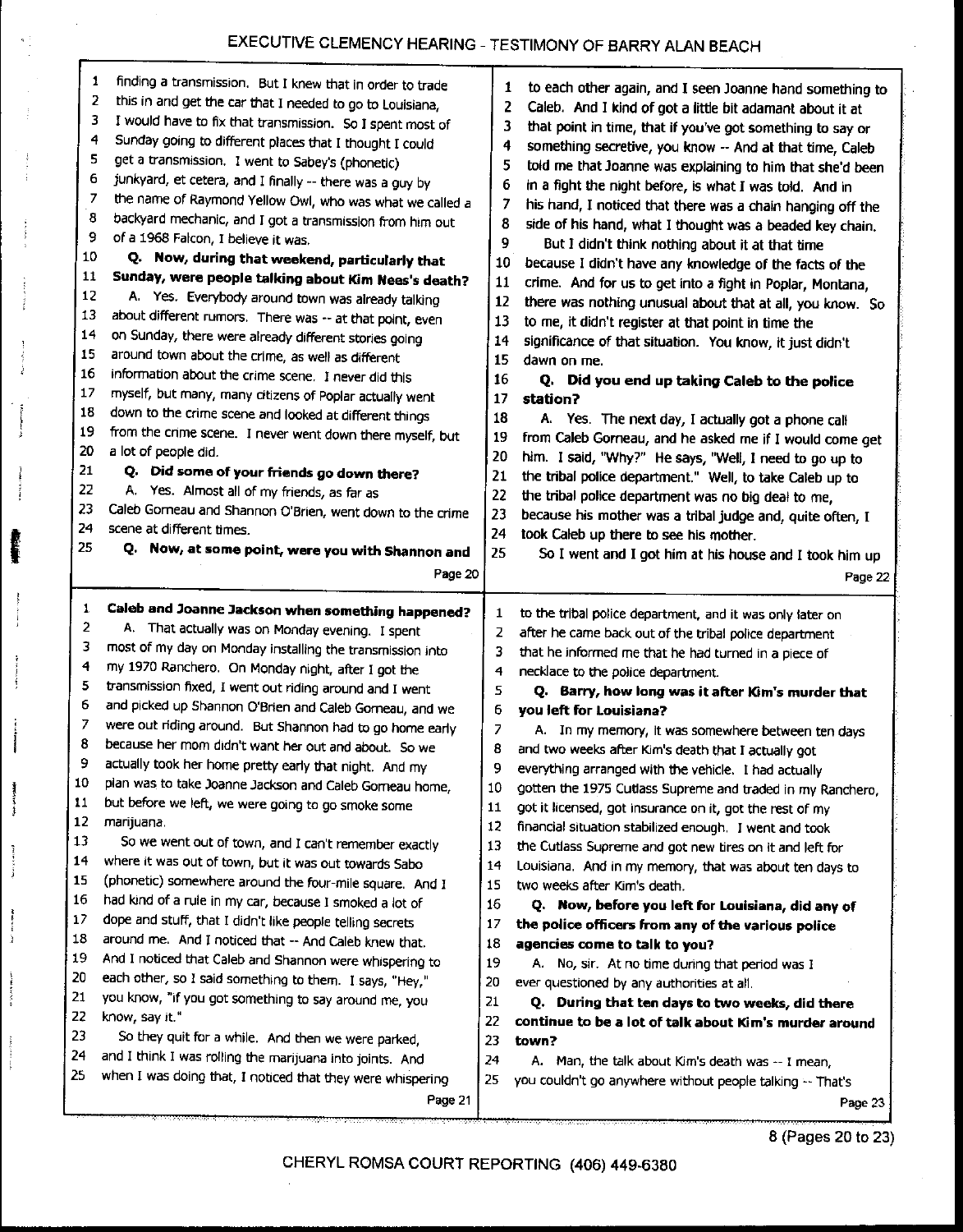# EXECUTIVE CLEMENCY HEARING - TESTIMONY OF BARRY ALAN BEACH

| 9<br>10  | 1<br>all people were talking about. And I'm not talking just<br>2<br>general conversations of the fact that she was dead.<br>3<br>There were -- there were stories about who may have done<br>4<br>this. There was a lot of information about the crime<br>5<br>scene floating around town, different bits and pieces of<br>6<br>information, you know, from people going down there and<br>7<br>looking at the crime scene.<br>8<br>There were a lot of people that were talking about<br>they'd been on the train bridge and seen the body. I<br>mean, just all kinds of information. Everybody -- | 1<br>2<br>3<br>4<br>5<br>6<br>7<br>8<br>9<br>10 | back at that time, not just because of Christmas time, but<br>I had to enroll in school for the next semester prior to<br>the break.<br>Q. You came back and stayed with your mother?<br>A. Yes, sir. I moved back in with my mother in<br>Montana. Yes.<br>Q. When you came back up to Poplar, then, in<br>December of '79, did you have contact with any law<br>enforcement people about Kim Nees's murder?<br>A. I had been back in Poplar for probably about a |
|----------|------------------------------------------------------------------------------------------------------------------------------------------------------------------------------------------------------------------------------------------------------------------------------------------------------------------------------------------------------------------------------------------------------------------------------------------------------------------------------------------------------------------------------------------------------------------------------------------------------|-------------------------------------------------|--------------------------------------------------------------------------------------------------------------------------------------------------------------------------------------------------------------------------------------------------------------------------------------------------------------------------------------------------------------------------------------------------------------------------------------------------------------------|
| 11       | everywhere you went. If you went to the Tastee Freeze or                                                                                                                                                                                                                                                                                                                                                                                                                                                                                                                                             | 11                                              | month and a half before I was ever informed that the law                                                                                                                                                                                                                                                                                                                                                                                                           |
| 12       | to the grocery store or to the school or anywhere you may                                                                                                                                                                                                                                                                                                                                                                                                                                                                                                                                            | 12                                              | enforcement wanted to talk to me. I remember coming home                                                                                                                                                                                                                                                                                                                                                                                                           |
| 13       | end up going in Poplar, everybody was talking about it.                                                                                                                                                                                                                                                                                                                                                                                                                                                                                                                                              | 13                                              | from school sometime in early January of 1980 and being                                                                                                                                                                                                                                                                                                                                                                                                            |
| 14       | Q. You so left and you headed down to Louisiana to                                                                                                                                                                                                                                                                                                                                                                                                                                                                                                                                                   | 14                                              | informed by my mother that Dean Mahlum of the sheriff's                                                                                                                                                                                                                                                                                                                                                                                                            |
| 15<br>16 | stay with your father?                                                                                                                                                                                                                                                                                                                                                                                                                                                                                                                                                                               | 15                                              | department wanted to talk to me. And we actually made                                                                                                                                                                                                                                                                                                                                                                                                              |
| 17       | A. Yes, sir. That's correct.                                                                                                                                                                                                                                                                                                                                                                                                                                                                                                                                                                         | 16                                              | arrangements, my mother had made arrangements for me to go                                                                                                                                                                                                                                                                                                                                                                                                         |
| 18       | Q. And you worked down there while you were down<br>there?                                                                                                                                                                                                                                                                                                                                                                                                                                                                                                                                           | 17                                              | and talk to him the next morning, which I did. And it was                                                                                                                                                                                                                                                                                                                                                                                                          |
| 19       | A. I actually went back to work for a person -- a                                                                                                                                                                                                                                                                                                                                                                                                                                                                                                                                                    | 18                                              | at the Poplar tribal jail that I went and seen                                                                                                                                                                                                                                                                                                                                                                                                                     |
| 20       | cousin of mine that I'd worked for previously by the name                                                                                                                                                                                                                                                                                                                                                                                                                                                                                                                                            | 19<br>20                                        | Sheriff Dean Mahlum and undersheriff -- or Deputy Sheriff<br>Ron Wilson.                                                                                                                                                                                                                                                                                                                                                                                           |
| 21       | of Ron Houck (phonetic). He did construction work, which                                                                                                                                                                                                                                                                                                                                                                                                                                                                                                                                             | 21                                              | Q. Did your mother take you up there?                                                                                                                                                                                                                                                                                                                                                                                                                              |
| 22       | I found very fascinating. And in fact, at that particular                                                                                                                                                                                                                                                                                                                                                                                                                                                                                                                                            | 22.                                             | A. Yes, sir.                                                                                                                                                                                                                                                                                                                                                                                                                                                       |
| 23       | time in 1979 when I got back to Louisiana, he had                                                                                                                                                                                                                                                                                                                                                                                                                                                                                                                                                    | 23                                              | Q. And did you meet with Sheriff Mahlum and                                                                                                                                                                                                                                                                                                                                                                                                                        |
| 24       | subcontracted to a guy by the name of Brad Tulles to build                                                                                                                                                                                                                                                                                                                                                                                                                                                                                                                                           | 24                                              | Deputy Wilson with your mother present, or was she not                                                                                                                                                                                                                                                                                                                                                                                                             |
| 25       | a Holiday Inn on Interstate 20. And I spent that summer                                                                                                                                                                                                                                                                                                                                                                                                                                                                                                                                              | 25                                              | present?                                                                                                                                                                                                                                                                                                                                                                                                                                                           |
|          | Page 24                                                                                                                                                                                                                                                                                                                                                                                                                                                                                                                                                                                              |                                                 | Page 26                                                                                                                                                                                                                                                                                                                                                                                                                                                            |
| 1        | working on that Holiday Inn as a construction carpenter.                                                                                                                                                                                                                                                                                                                                                                                                                                                                                                                                             | 1                                               | A. Actually, Mom just took me up there. She was in                                                                                                                                                                                                                                                                                                                                                                                                                 |
|          |                                                                                                                                                                                                                                                                                                                                                                                                                                                                                                                                                                                                      |                                                 |                                                                                                                                                                                                                                                                                                                                                                                                                                                                    |
| 2        | Q. Now, did you -- When did you come back to Poplar                                                                                                                                                                                                                                                                                                                                                                                                                                                                                                                                                  | 2                                               |                                                                                                                                                                                                                                                                                                                                                                                                                                                                    |
| з        | after working the summer of '79 and going down to see your                                                                                                                                                                                                                                                                                                                                                                                                                                                                                                                                           | з                                               | the building, and in fact, she was in the hallway right<br>out of the room -- outside of the room that I talked to                                                                                                                                                                                                                                                                                                                                                 |
| 4        | dad?                                                                                                                                                                                                                                                                                                                                                                                                                                                                                                                                                                                                 | 4                                               | Mr. Mahlum and Mr. Wilson in, but I talked to Mr. Mahlum                                                                                                                                                                                                                                                                                                                                                                                                           |
| 5        | A. My intentions were to return to Poplar for the                                                                                                                                                                                                                                                                                                                                                                                                                                                                                                                                                    | 5                                               | and Mr. Wilson on my own.                                                                                                                                                                                                                                                                                                                                                                                                                                          |
| 6        | beginning of the school year. I was just going to go down                                                                                                                                                                                                                                                                                                                                                                                                                                                                                                                                            | 6                                               | Q. How long did they talk to you?                                                                                                                                                                                                                                                                                                                                                                                                                                  |
| 7        | there for the summer and live with my dad. But                                                                                                                                                                                                                                                                                                                                                                                                                                                                                                                                                       | 7                                               | A. We probably talked for about a half an hour or                                                                                                                                                                                                                                                                                                                                                                                                                  |
| 8        | unfortunately, when I first got to Louisiana, I got                                                                                                                                                                                                                                                                                                                                                                                                                                                                                                                                                  | 8                                               | better, just about my general activities on June 15th and                                                                                                                                                                                                                                                                                                                                                                                                          |
| 9        | two DUIs in my Cutlass Supreme when I first got down                                                                                                                                                                                                                                                                                                                                                                                                                                                                                                                                                 | 9                                               | June 16th.                                                                                                                                                                                                                                                                                                                                                                                                                                                         |
| 10       | there. And as was the custom of our family, the                                                                                                                                                                                                                                                                                                                                                                                                                                                                                                                                                      | 10                                              | Q. Did they ask you whether you -- you killed Kim?                                                                                                                                                                                                                                                                                                                                                                                                                 |
| 11       | responsibility for those DUIs fell on me to pay the fines,                                                                                                                                                                                                                                                                                                                                                                                                                                                                                                                                           | 11                                              | A. Yes, they did.                                                                                                                                                                                                                                                                                                                                                                                                                                                  |
| 12       | to do the time, or whatever it took to straighten that                                                                                                                                                                                                                                                                                                                                                                                                                                                                                                                                               | 12                                              | Q. What did you say?                                                                                                                                                                                                                                                                                                                                                                                                                                               |
| 13<br>14 | out. So I -- being that I had a construction job, I made                                                                                                                                                                                                                                                                                                                                                                                                                                                                                                                                             | 13                                              | A. I told them that, no, I did not kill Kim Nees.                                                                                                                                                                                                                                                                                                                                                                                                                  |
| 15       | the decision that I was going to drop out of school for                                                                                                                                                                                                                                                                                                                                                                                                                                                                                                                                              | 14                                              | Q. Did they ask you whether you knew anything about                                                                                                                                                                                                                                                                                                                                                                                                                |
| 16       | that semester and pay off these fines. And if I remember                                                                                                                                                                                                                                                                                                                                                                                                                                                                                                                                             | 15                                              | her death?                                                                                                                                                                                                                                                                                                                                                                                                                                                         |
| 17       | correctly, I had to pay off almost \$1200 worth of fines in<br>those two DUIs.                                                                                                                                                                                                                                                                                                                                                                                                                                                                                                                       | 16                                              | A. Yes. They asked me if I knew anything, and I --                                                                                                                                                                                                                                                                                                                                                                                                                 |
| 18       | Q. Now, back in that time period of your life, it                                                                                                                                                                                                                                                                                                                                                                                                                                                                                                                                                    | 17                                              | I actually had repeated to them some of the rumors that                                                                                                                                                                                                                                                                                                                                                                                                            |
| 19       | would be fair to say you were drinking a lot and you were                                                                                                                                                                                                                                                                                                                                                                                                                                                                                                                                            | 18<br>19                                        | I'd heard around town, but that I had no direct knowledge<br>of Kim Nees's murder.                                                                                                                                                                                                                                                                                                                                                                                 |
| 20       | smoking a lot of dope?                                                                                                                                                                                                                                                                                                                                                                                                                                                                                                                                                                               | 20                                              |                                                                                                                                                                                                                                                                                                                                                                                                                                                                    |
| 21       | A. Yes, sir. I was definitely an alcoholic and drug                                                                                                                                                                                                                                                                                                                                                                                                                                                                                                                                                  | 21                                              | Q. Did they ask you to do anything while you were at<br>the police station?                                                                                                                                                                                                                                                                                                                                                                                        |
| 22       | addict.                                                                                                                                                                                                                                                                                                                                                                                                                                                                                                                                                                                              | 22                                              | A Yes. They asked me if I'd be willing to submit                                                                                                                                                                                                                                                                                                                                                                                                                   |
| 23       | Q. When did you come back to Poplar?                                                                                                                                                                                                                                                                                                                                                                                                                                                                                                                                                                 | 23                                              | what they called major case prints, which I did. I gave                                                                                                                                                                                                                                                                                                                                                                                                            |
| 24       | A. I returned to Poplar just before Christmas in                                                                                                                                                                                                                                                                                                                                                                                                                                                                                                                                                     | 24                                              | them fingerprints. I gave them a palm print where they                                                                                                                                                                                                                                                                                                                                                                                                             |
| 25       | December of 1979, because I -- one of the reasons I came                                                                                                                                                                                                                                                                                                                                                                                                                                                                                                                                             | 25                                              | actually put ink on my palm and then they taped the paper                                                                                                                                                                                                                                                                                                                                                                                                          |

Í

Ĵ

J

 $\frac{1}{2}$ 

CHERYL ROMSA COURT REPORTING (406) 449-6380

9 (Pages 24 to 27)